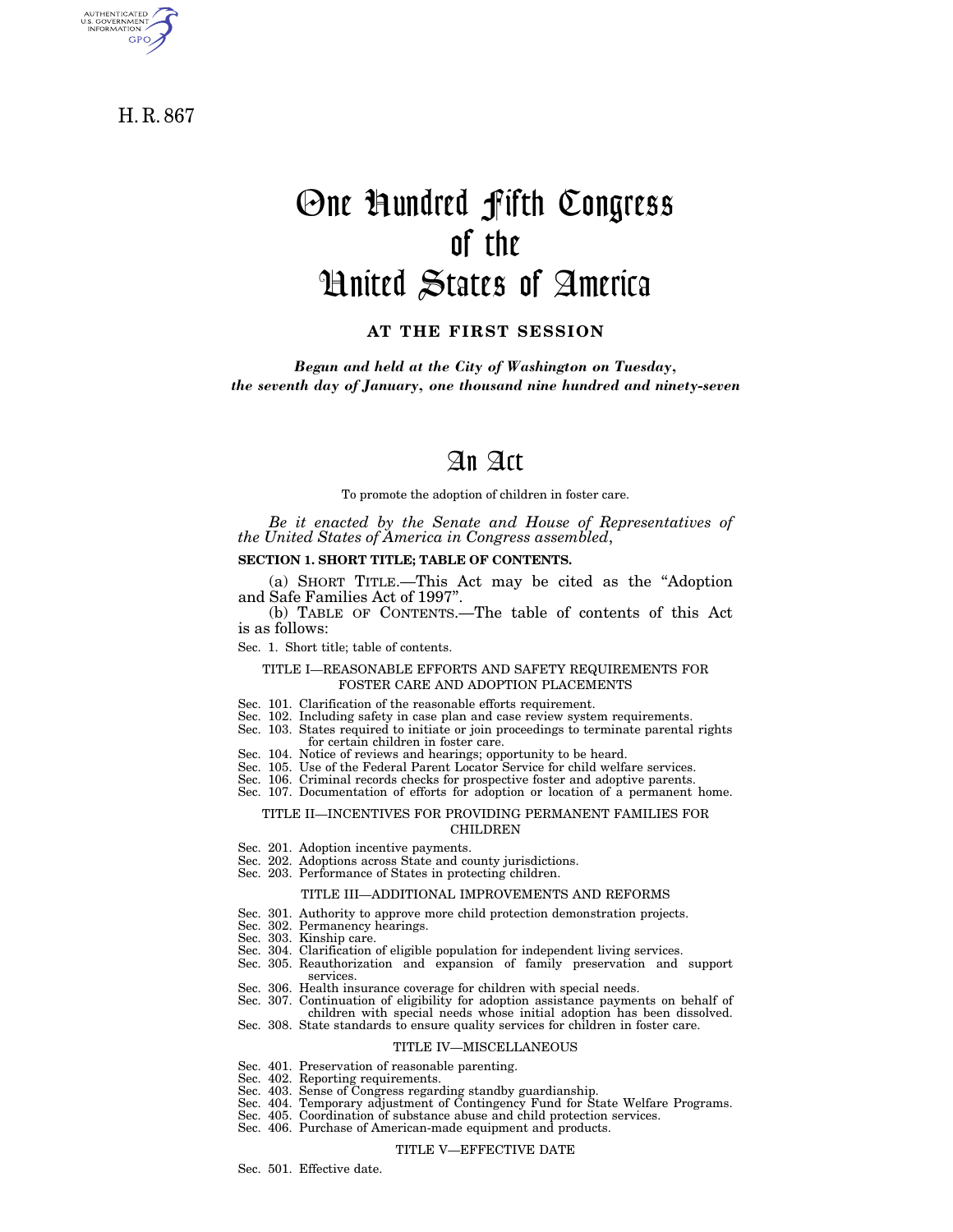# **TITLE I—REASONABLE EFFORTS AND SAFETY REQUIREMENTS FOR FOSTER CARE AND ADOPTION PLACEMENTS**

# **SEC. 101. CLARIFICATION OF THE REASONABLE EFFORTS REQUIRE-MENT.**

(a) IN GENERAL.—Section  $471(a)(15)$  of the Social Security Act  $(42 \text{ U.S.C. } 671(a)(15))$  is amended to read as follows:

''(15) provides that—

 $\hat{A}$ ) in determining reasonable efforts to be made with respect to a child, as described in this paragraph, and in making such reasonable efforts, the child's health and safety shall be the paramount concern;

''(B) except as provided in subparagraph (D), reasonable efforts shall be made to preserve and reunify families—

"(i) prior to the placement of a child in foster care, to prevent or eliminate the need for removing the child from the child's home; and

"(ii) to make it possible for a child to safely return to the child's home;

''(C) if continuation of reasonable efforts of the type described in subparagraph  $(B)$  is determined to be inconsistent with the permanency plan for the child, reasonable efforts shall be made to place the child in a timely manner in accordance with the permanency plan, and to complete whatever steps are necessary to finalize the permanent placement of the child;

''(D) reasonable efforts of the type described in subparagraph (B) shall not be required to be made with respect to a parent of a child if a court of competent jurisdiction has determined that—

''(i) the parent has subjected the child to aggravated circumstances (as defined in State law, which definition may include but need not be limited to abandonment, torture, chronic abuse, and sexual abuse);

''(ii) the parent has—

''(I) committed murder (which would have been an offense under section 1111(a) of title 18, United States Code, if the offense had occurred in the special maritime or territorial jurisdiction of the United States) of another child of the parent;

''(II) committed voluntary manslaughter (which would have been an offense under section 1112(a) of title 18, United States Code, if the offense had occurred in the special maritime or territorial jurisdiction of the United States) of another child of the parent;

''(III) aided or abetted, attempted, conspired, or solicited to commit such a murder or such a voluntary manslaughter; or

''(IV) committed a felony assault that results in serious bodily injury to the child or another child of the parent; or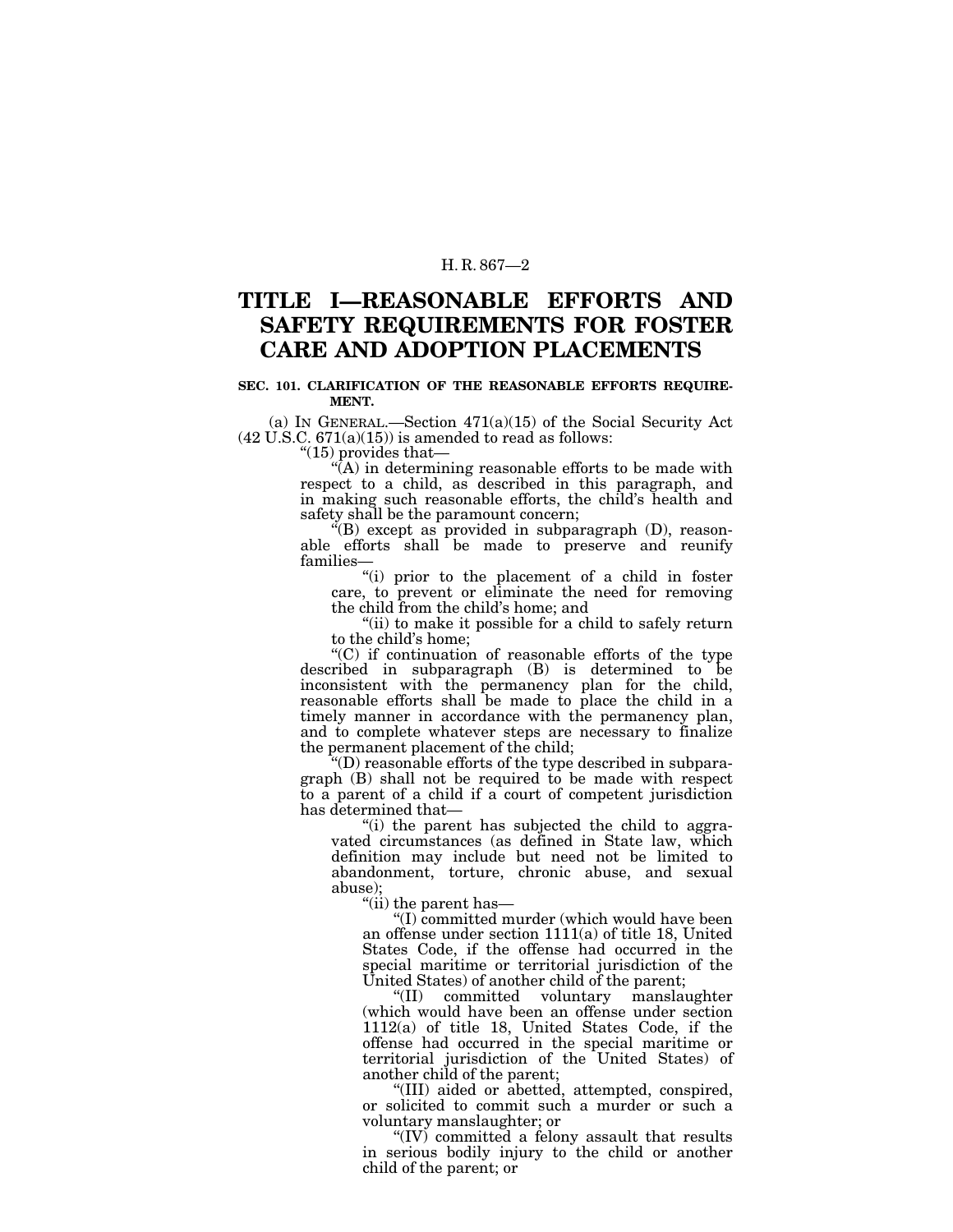''(iii) the parental rights of the parent to a sibling have been terminated involuntarily;

''(E) if reasonable efforts of the type described in subparagraph (B) are not made with respect to a child as a result of a determination made by a court of competent jurisdiction in accordance with subparagraph (D)—

''(i) a permanency hearing (as described in section  $475(5)(C)$  shall be held for the child within 30 days after the determination; and

''(ii) reasonable efforts shall be made to place the child in a timely manner in accordance with the permanency plan, and to complete whatever steps are necessary to finalize the permanent placement of the child; and

" $(F)$  reasonable efforts to place a child for adoption or with a legal guardian may be made concurrently with reasonable efforts of the type described in subparagraph  $(B)$ ;".

(b) DEFINITION OF LEGAL GUARDIANSHIP.—Section 475 of such Act (42 U.S.C. 675) is amended by adding at the end the following:

"(7) The term 'legal guardianship' means a judicially created relationship between child and caretaker which is intended to be permanent and self-sustaining as evidenced by the transfer to the caretaker of the following parental rights with respect to the child: protection, education, care and control of the person, custody of the person, and decisionmaking. The term 'legal guardian' means the caretaker in such a relationship.''. (c) CONFORMING AMENDMENT.—Section  $472(a)(1)$  of such Act

 $(42 \text{ U.S.C. } 672(a)(1))$  is amended by inserting "for a child" before ''have been made''.

(d) RULE OF CONSTRUCTION.—Part E of title IV of such Act (42 U.S.C. 670–679) is amended by inserting after section 477 the following:

# **''SEC. 478. RULE OF CONSTRUCTION.**

''Nothing in this part shall be construed as precluding State courts from exercising their discretion to protect the health and safety of children in individual cases, including cases other than those described in section  $471(a)(15)(D)$ .".

# **SEC. 102. INCLUDING SAFETY IN CASE PLAN AND CASE REVIEW SYSTEM REQUIREMENTS.**

Title IV of the Social Security Act (42 U.S.C. 601 et seq.) is amended—

 $(1)$  in section  $422(b)(10)(B)$ —

 $(A)$  in clause  $(iii)(I)$ , by inserting "safe and" after "where"; and

(B) in clause (iv), by inserting "safely" after "remain"; and

(2) in section 475—

 $(A)$  in paragraph  $(1)$ —

 $(i)$  in subparagraph  $(A)$ , by inserting "safety and" after "discussion of the"; and

 $(ii)$  in subparagraph  $(B)$ —

(I) by inserting "safe and" after "child" receives''; and

(II) by inserting ''safe'' after ''return of the child to his own''; and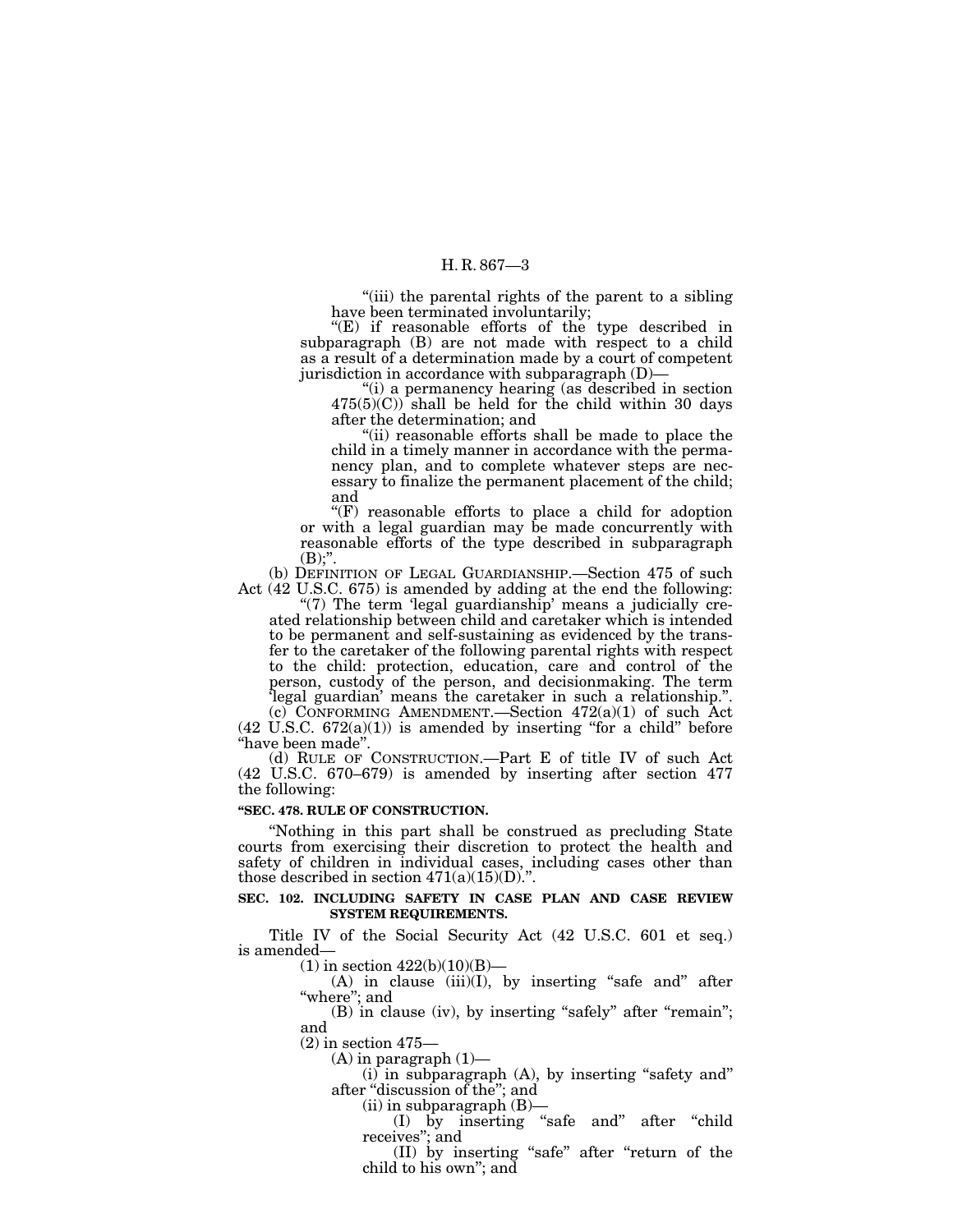(B) in paragraph (5)—

(i) in subparagraph (A), in the matter preceding clause (i), by inserting ''a safe setting that is'' after ''placement in''; and

(ii) in subparagraph (B)—

(I) by inserting ''the safety of the child,'' after "determine"; and

(II) by inserting ''and safely maintained in'' after ''returned to''.

#### **SEC. 103. STATES REQUIRED TO INITIATE OR JOIN PROCEEDINGS TO TERMINATE PARENTAL RIGHTS FOR CERTAIN CHILDREN IN FOSTER CARE.**

(a) REQUIREMENT FOR PROCEEDINGS.—Section 475(5) of the Social Security Act (42 U.S.C. 675(5)) is amended—

 $(1)$  by striking "and" at the end of subparagraph  $(C)$ ;

(2) by striking the period at the end of subparagraph (D) and inserting ''; and''; and

(3) by adding at the end the following:

"(E) in the case of a child who has been in foster care under the responsibility of the State for 15 of the most recent 22 months, or, if a court of competent jurisdiction has determined a child to be an abandoned infant (as defined under State law) or has made a determination that the parent has committed murder of another child of the parent, committed voluntary manslaughter of another child of the parent, aided or abetted, attempted, conspired, or solicited to commit such a murder or such a voluntary manslaughter, or committed a felony assault that has resulted in serious bodily injury to the child or to another child of the parent, the State shall file a petition to terminate the parental rights of the child's parents (or, if such a petition has been filed by another party, seek to be joined as a party to the petition), and, concurrently, to identify, recruit, process, and approve a qualified family for an adoption, unless—

''(i) at the option of the State, the child is being cared for by a relative;

''(ii) a State agency has documented in the case plan (which shall be available for court review) a compelling reason for determining that filing such a petition would not be in the best interests of the child; or

''(iii) the State has not provided to the family of the child, consistent with the time period in the State case plan, such services as the State deems necessary for the safe return of the child to the child's home, if reasonable efforts of the type described in section  $471(a)(15)(B)(ii)$  are required to be made with respect to the child.'

(b) DETERMINATION OF BEGINNING OF FOSTER CARE.—Section 475(5) of the Social Security Act (42 U.S.C. 675(5)), as amended by subsection (a), is amended—

 $(1)$  by striking "and" at the end of subparagraph  $(D)$ ;

(2) by striking the period at the end of subparagraph (E) and inserting ''; and''; and

(3) by adding at the end the following: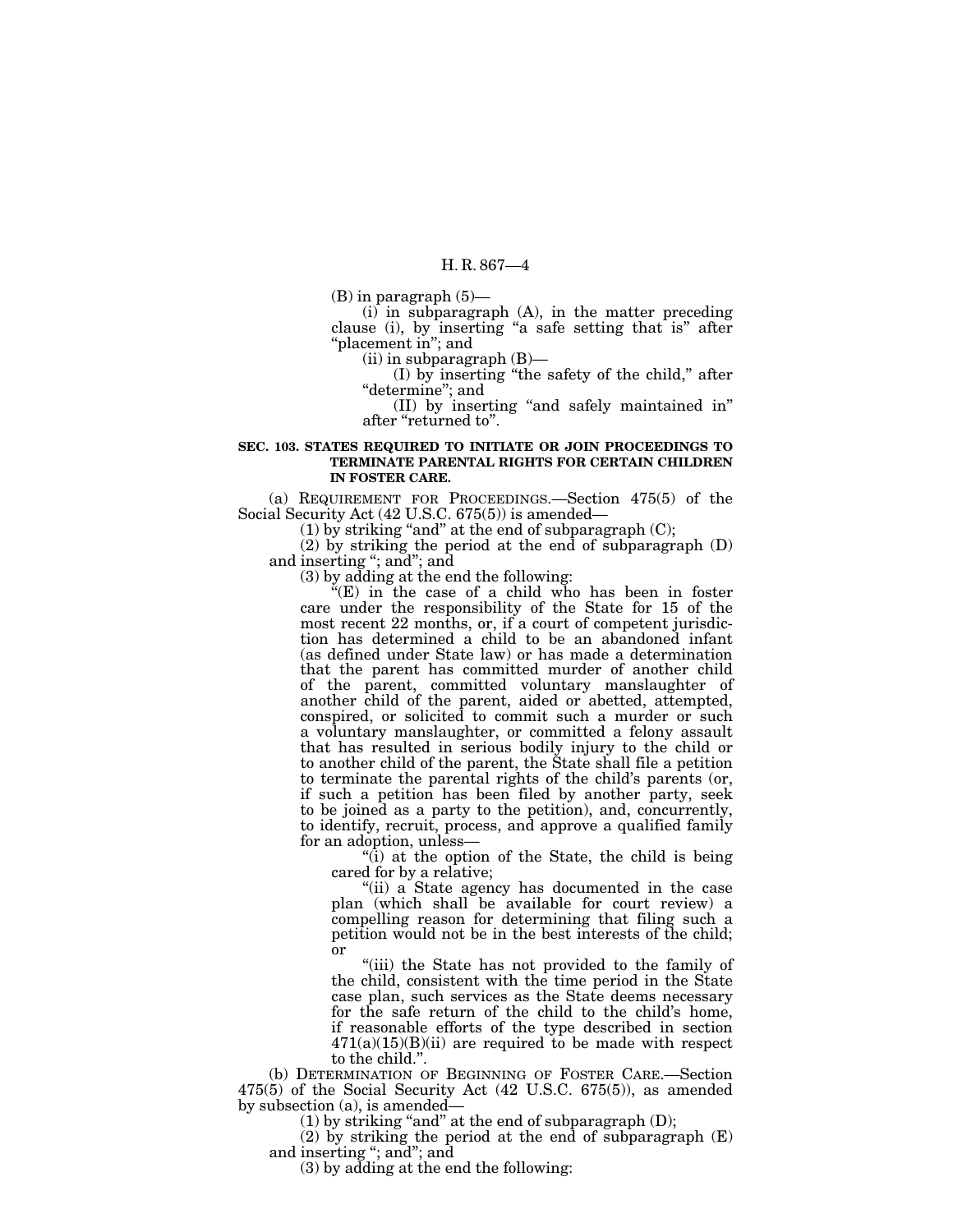$f(F)$  a child shall be considered to have entered foster care on the earlier of—

''(i) the date of the first judicial finding that the child has been subjected to child abuse or neglect; or

''(ii) the date that is 60 days after the date on which the child is removed from the home.".

(c) TRANSITION RULES.—

(1) NEW FOSTER CHILDREN.—In the case of a child who enters foster care (within the meaning of section 475(5)(F) of the Social Security Act) under the responsibility of a State after the date of the enactment of this Act—

(A) if the State comes into compliance with the amendments made by subsection (a) of this section before the child has been in such foster care for 15 of the most recent 22 months, the State shall comply with section 475(5)(E) of the Social Security Act with respect to the child when the child has been in such foster care for 15 of the most recent 22 months; and

(B) if the State comes into such compliance after the child has been in such foster care for 15 of the most recent 22 months, the State shall comply with such section 475(5)(E) with respect to the child not later than 3 months after the end of the first regular session of the State legislature that begins after such date of enactment.

(2) CURRENT FOSTER CHILDREN.—In the case of children in foster care under the responsibility of the State on the date of the enactment of this Act, the State shall—

(A) not later than 6 months after the end of the first regular session of the State legislature that begins after such date of enactment, comply with section 475(5)(E) of the Social Security Act with respect to not less than 1⁄3 of such children as the State shall select, giving priority to children for whom the permanency plan (within the meaning of part E of title IV of the Social Security Act) is adoption and children who have been in foster care for the greatest length of time;

(B) not later than 12 months after the end of such first regular session, comply with such section  $475(5)(E)$ with respect to not less than 2⁄3 of such children as the State shall select; and

(C) not later than 18 months after the end of such first regular session, comply with such section  $475(5)(E)$ with respect to all of such children.

(3) TREATMENT OF 2-YEAR LEGISLATIVE SESSIONS.—For purposes of this subsection, in the case of a State that has a 2-year legislative session, each year of the session is deemed to be a separate regular session of the State legislature.

(4) REQUIREMENTS TREATED AS STATE PLAN REQUIRE-MENTS.—For purposes of part E of title IV of the Social Security Act, the requirements of this subsection shall be treated as State plan requirements imposed by section 471(a) of such Act.

(d) RULE OF CONSTRUCTION.—Nothing in this section or in part E of title IV of the Social Security Act (42 U.S.C. 670 et seq.), as amended by this Act, shall be construed as precluding State courts or State agencies from initiating the termination of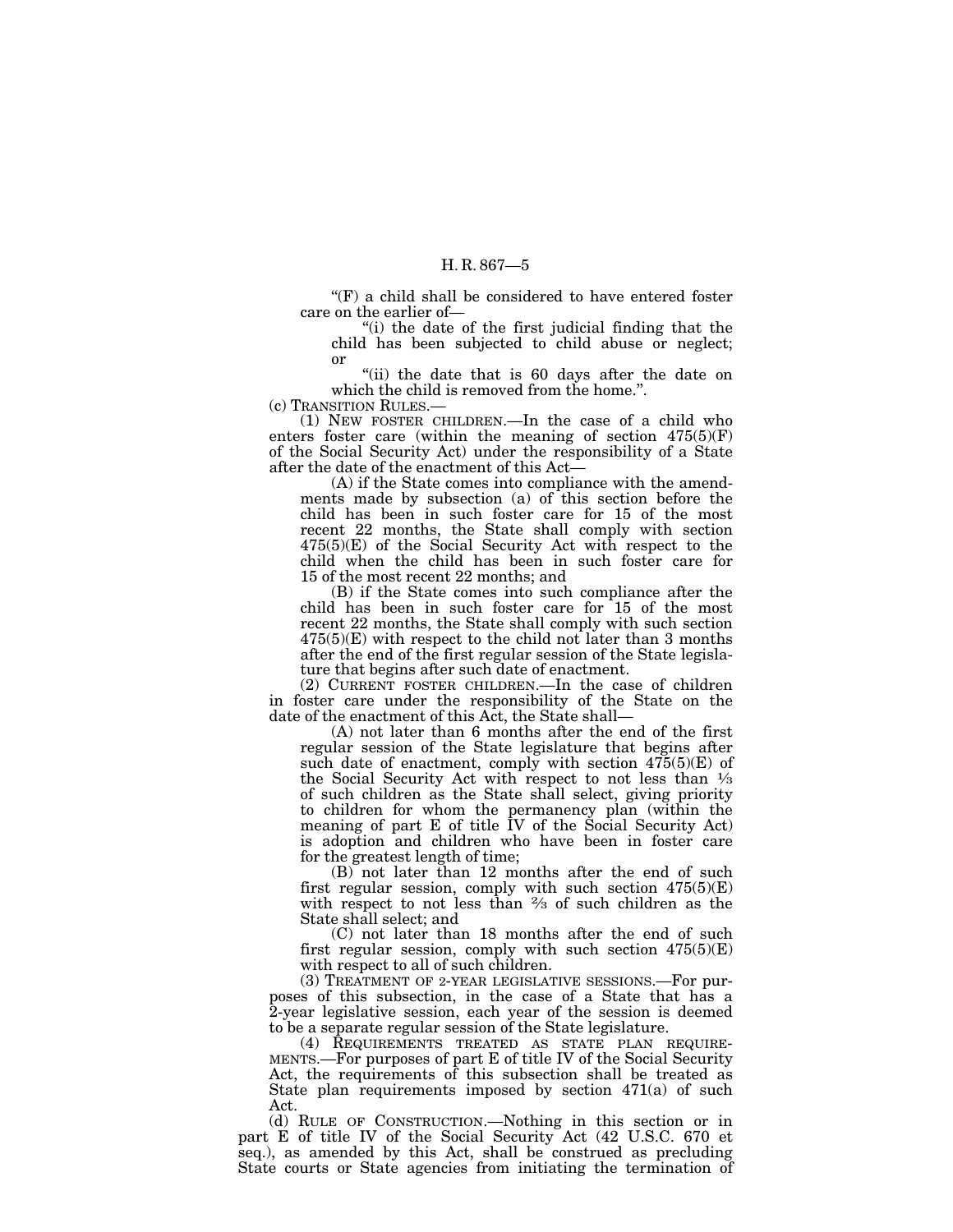parental rights for reasons other than, or for timelines earlier than, those specified in part E of title IV of such Act, when such actions are determined to be in the best interests of the child, including cases where the child has experienced multiple foster care placements of varying durations.

# **SEC. 104. NOTICE OF REVIEWS AND HEARINGS; OPPORTUNITY TO BE HEARD.**

Section 475(5) of the Social Security Act (42 U.S.C. 675(5)), as amended by section 103, is amended—

(1) by striking "and" at the end of subparagraph  $(E)$ ;

(2) by striking the period at the end of subparagraph (F) and inserting ''; and''; and

(3) by adding at the end the following:

''(G) the foster parents (if any) of a child and any preadoptive parent or relative providing care for the child are provided with notice of, and an opportunity to be heard in, any review or hearing to be held with respect to the child, except that this subparagraph shall not be construed to require that any foster parent, preadoptive parent, or relative providing care for the child be made a party to such a review or hearing solely on the basis of such notice and opportunity to be heard.''.

### **SEC. 105. USE OF THE FEDERAL PARENT LOCATOR SERVICE FOR CHILD WELFARE SERVICES.**

Section 453 of the Social Security Act (42 U.S.C. 653) is amended—

 $(1)$  in subsection  $(a)(2)$ —

(A) in the matter preceding subparagraph (A), by inserting "or making or enforcing child custody or visitation orders,'' after ''obligations,''; and

(B) in subparagraph (A)—

 $(i)$  by striking "or" at the end of clause  $(ii)$ ;

(ii) by striking the comma at the end of clause (iii) and inserting ''; or''; and

(iii) by inserting after clause (iii) the following:

"(iv) who has or may have parental rights with

respect to a child,''; and

 $(2)$  in subsection  $(c)$ –

(A) by striking the period at the end of paragraph (3) and inserting ''; and''; and

(B) by adding at the end the following:

" $(4)$  a State agency that is administering a program operated under a State plan under subpart 1 of part B, or a State plan approved under subpart 2 of part B or under part E.''.

#### **SEC. 106. CRIMINAL RECORDS CHECKS FOR PROSPECTIVE FOSTER AND ADOPTIVE PARENTS.**

Section 471(a) of the Social Security Act  $(42 \text{ U.S.C. } 671(a))$ is amended—

(1) by striking ''and'' at the end of paragraph (18);

(2) by striking the period at the end of paragraph (19) and inserting "; and"; and

(3) by adding at the end the following:

 $\degree$ (20)(A) unless an election provided for in subparagraph (B) is made with respect to the State, provides procedures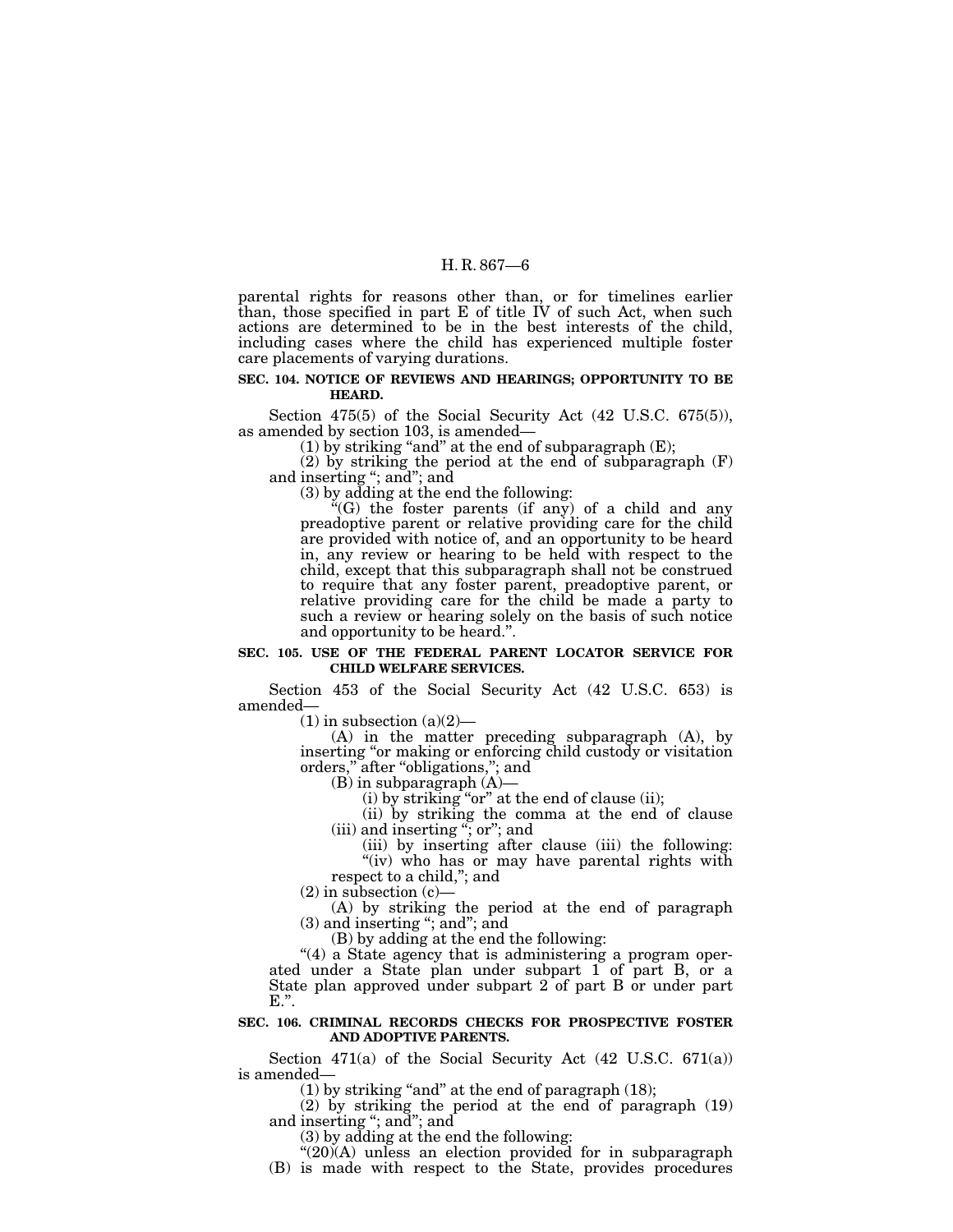for criminal records checks for any prospective foster or adoptive parent before the foster or adoptive parent may be finally approved for placement of a child on whose behalf foster care maintenance payments or adoption assistance payments are to be made under the State plan under this part, including procedures requiring that—

"(i) in any case in which a record check reveals a felony conviction for child abuse or neglect, for spousal abuse, for a crime against children (including child pornography), or for a crime involving violence, including rape, sexual assault, or homicide, but not including other physical assault or battery, if a State finds that a court of competent jurisdiction has determined that the felony was committed at any time, such final approval shall not be granted; and

"(ii) in any case in which a record check reveals a felony conviction for physical assault, battery, or a drugrelated offense, if a State finds that a court of competent jurisdiction has determined that the felony was committed within the past 5 years, such final approval shall not be granted; and

''(B) subparagraph (A) shall not apply to a State plan if the Governor of the State has notified the Secretary in writing that the State has elected to make subparagraph (A) inapplicable to the State, or if the State legislature, by law, has elected to make subparagraph (A) inapplicable to the State.''.

# **SEC. 107. DOCUMENTATION OF EFFORTS FOR ADOPTION OR LOCATION OF A PERMANENT HOME.**

Section  $475(1)$  of the Social Security Act  $(42 \text{ U.S.C. } 675(1))$ is amended—

(1) in the last sentence—

(A) by striking ''the case plan must also include''; and (B) by redesignating such sentence as subparagraph

(D) and indenting appropriately; and (2) by adding at the end the following:

 $E(E)$  In the case of a child with respect to whom the permanency plan is adoption or placement in another permanent home, documentation of the steps the agency is taking to find an adoptive family or other permanent living arrangement for the child, to place the child with an adoptive family, a fit and willing relative, a legal guardian, or in another planned permanent living arrangement, and to finalize the adoption or legal guardianship. At a minimum, such documentation shall include child specific recruitment efforts such as the use of State, regional, and national adoption exchanges including electronic exchange systems.''.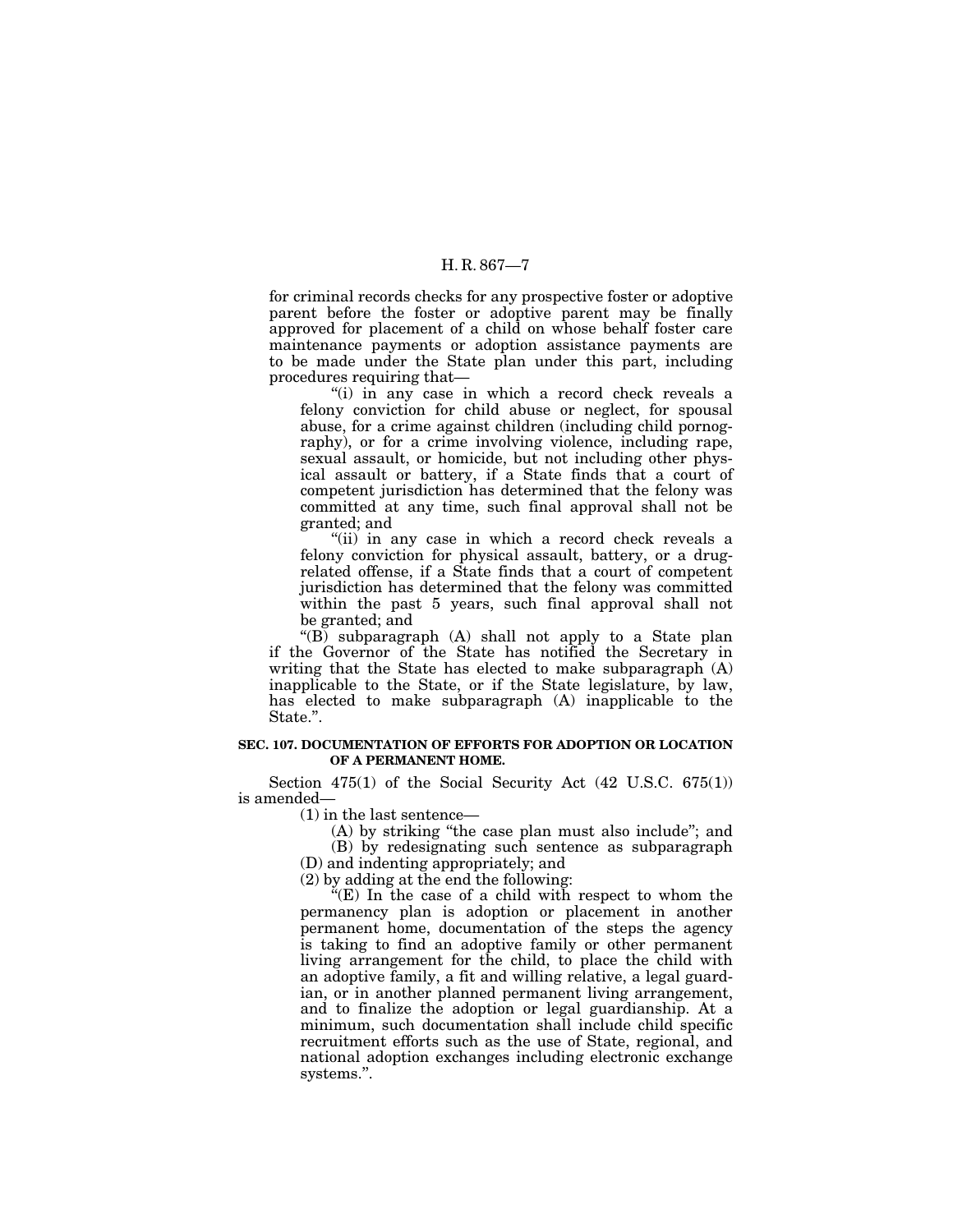# **TITLE II—INCENTIVES FOR PROVIDING PERMANENT FAMILIES FOR CHILDREN**

# **SEC. 201. ADOPTION INCENTIVE PAYMENTS.**

(a) IN GENERAL.—Part E of title IV of the Social Security Act (42 U.S.C. 670–679) is amended by inserting after section 473 the following:

#### **''SEC. 473A. ADOPTION INCENTIVE PAYMENTS.**

"(a) GRANT AUTHORITY.—Subject to the availability of such amounts as may be provided in advance in appropriations Acts for this purpose, the Secretary shall make a grant to each State that is an incentive-eligible State for a fiscal year in an amount equal to the adoption incentive payment payable to the State under this section for the fiscal year, which shall be payable in the immediately succeeding fiscal year.

''(b) INCENTIVE-ELIGIBLE STATE.—A State is an incentiveeligible State for a fiscal year if—

"(1) the State has a plan approved under this part for the fiscal year;

''(2) the number of foster child adoptions in the State during the fiscal year exceeds the base number of foster child adoptions for the State for the fiscal year;

''(3) the State is in compliance with subsection (c) for the fiscal year;

 $(4)$  in the case of fiscal years 2001 and 2002, the State provides health insurance coverage to any child with special needs (as determined under section  $473(c)$ ) for whom there is in effect an adoption assistance agreement between a State and an adoptive parent or parents; and

''(5) the fiscal year is any of fiscal years 1998 through 2002.

''(c) DATA REQUIREMENTS.—

"(1) In GENERAL.—A State is in compliance with this subsection for a fiscal year if the State has provided to the Secretary the data described in paragraph (2)—

 $(A)$  for fiscal years 1995 through 1997 (or, if the first fiscal year for which the State seeks a grant under this section is after fiscal year 1998, the fiscal year that precedes such first fiscal year); and

''(B) for each succeeding fiscal year that precedes the fiscal year.<br>"(2) Determination of numbers of adoptions.—

" $(A)$  DETERMINATIONS BASED ON AFCARS DATA.—Except as provided in subparagraph (B), the Secretary shall determine the numbers of foster child adoptions and of special needs adoptions in a State during each of fiscal years 1995 through 2002, for purposes of this section, on the basis of data meeting the requirements of the system established pursuant to section 479, as reported by the State and approved by the Secretary by August 1 of the succeeding fiscal year.

''(B) ALTERNATIVE DATA SOURCES PERMITTED FOR FISCAL YEARS 1995 THROUGH 1997.—For purposes of the determination described in subparagraph  $(A)$  for fiscal years 1995 through 1997, the Secretary may use data from a source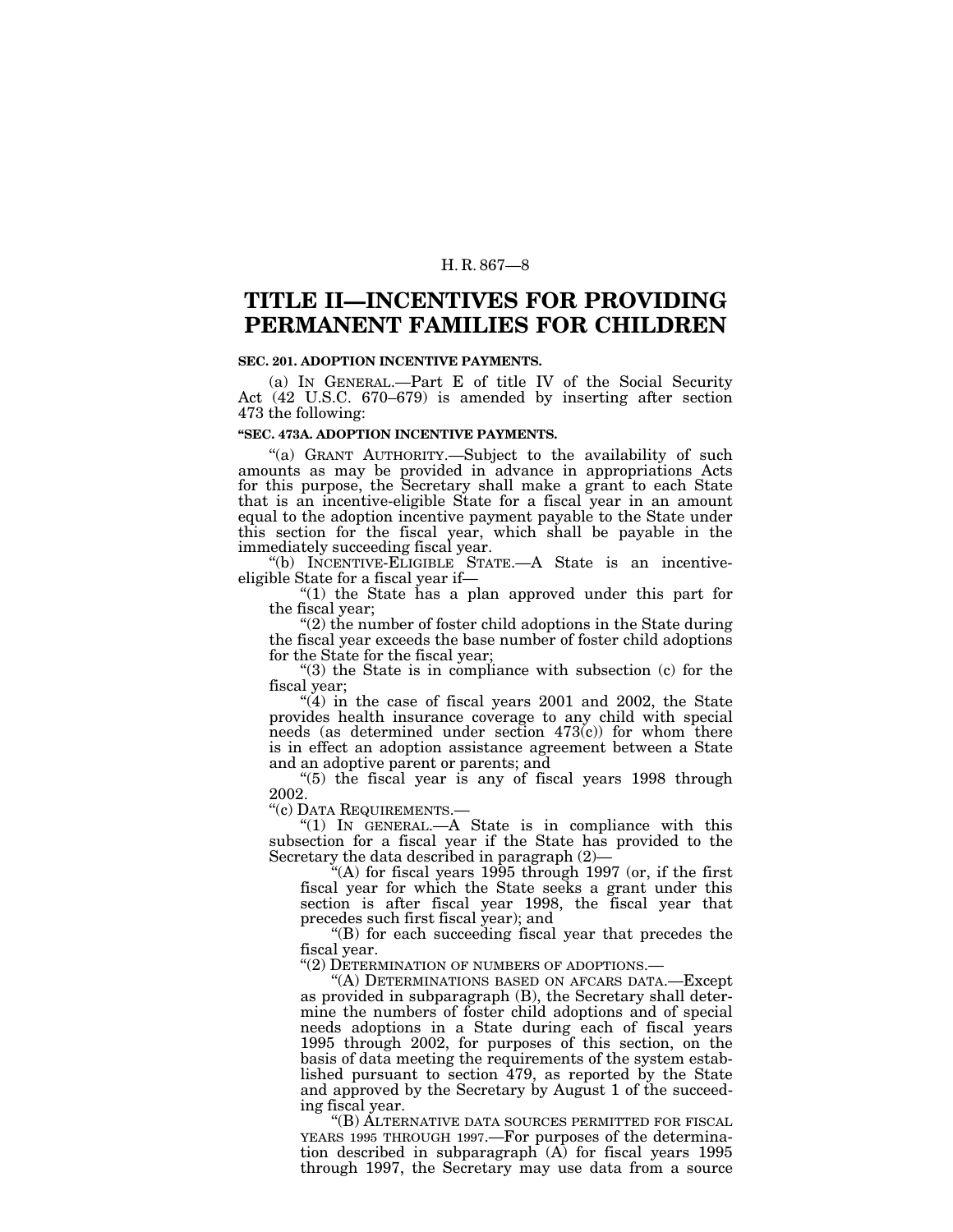or sources other than that specified in subparagraph (A) that the Secretary finds to be of equivalent completeness and reliability, as reported by a State by November 30, 1997, and approved by the Secretary by March 1, 1998.

''(3) NO WAIVER OF AFCARS REQUIREMENTS.—This section shall not be construed to alter or affect any requirement of section 479 or of any regulation prescribed under such section with respect to reporting of data by States, or to waive any penalty for failure to comply with such a requirement.

''(d) ADOPTION INCENTIVE PAYMENT.—

''(1) IN GENERAL.—Except as provided in paragraph (2), the adoption incentive payment payable to a State for a fiscal year under this section shall be equal to the sum of—

"(A)  $$4,000$ , multiplied by the amount (if any) by which the number of foster child adoptions in the State during the fiscal year exceeds the base number of foster child adoptions for the State for the fiscal year; and

"(B)  $$2,000$ , multiplied by the amount (if any) by which the number of special needs adoptions in the State during the fiscal year exceeds the base number of special needs adoptions for the State for the fiscal year.

"(2) PRO RATA ADJUSTMENT IF INSUFFICIENT FUNDS AVAIL-ABLE.—For any fiscal year, if the total amount of adoption incentive payments otherwise payable under this section for a fiscal year exceeds the amount appropriated pursuant to subsection (h) for the fiscal year, the amount of the adoption incentive payment payable to each State under this section for the fiscal year shall be—

''(A) the amount of the adoption incentive payment that would otherwise be payable to the State under this section for the fiscal year; multiplied by

''(B) the percentage represented by the amount so appropriated for the fiscal year, divided by the total amount of adoption incentive payments otherwise payable under this section for the fiscal year.

"(e) 2-YEAR AVAILABILITY OF INCENTIVE PAYMENTS.—Payments to a State under this section in a fiscal year shall remain available for use by the State through the end of the succeeding fiscal year.

"(f) LIMITATIONS ON USE OF INCENTIVE PAYMENTS.—A State shall not expend an amount paid to the State under this section except to provide to children or families any service (including post-adoption services) that may be provided under part B or E. Amounts expended by a State in accordance with the preceding sentence shall be disregarded in determining State expenditures for purposes of Federal matching payments under sections 423, 434, and 474.

" $(g)$  DEFINITIONS.—As used in this section:

''(1) FOSTER CHILD ADOPTION.—The term 'foster child adoption' means the final adoption of a child who, at the time of adoptive placement, was in foster care under the supervision of the State.

''(2) SPECIAL NEEDS ADOPTION.—The term 'special needs adoption' means the final adoption of a child for whom an adoption assistance agreement is in effect under section 473.

''(3) BASE NUMBER OF FOSTER CHILD ADOPTIONS.—The term ' base number of foster child adoptions for a State' means—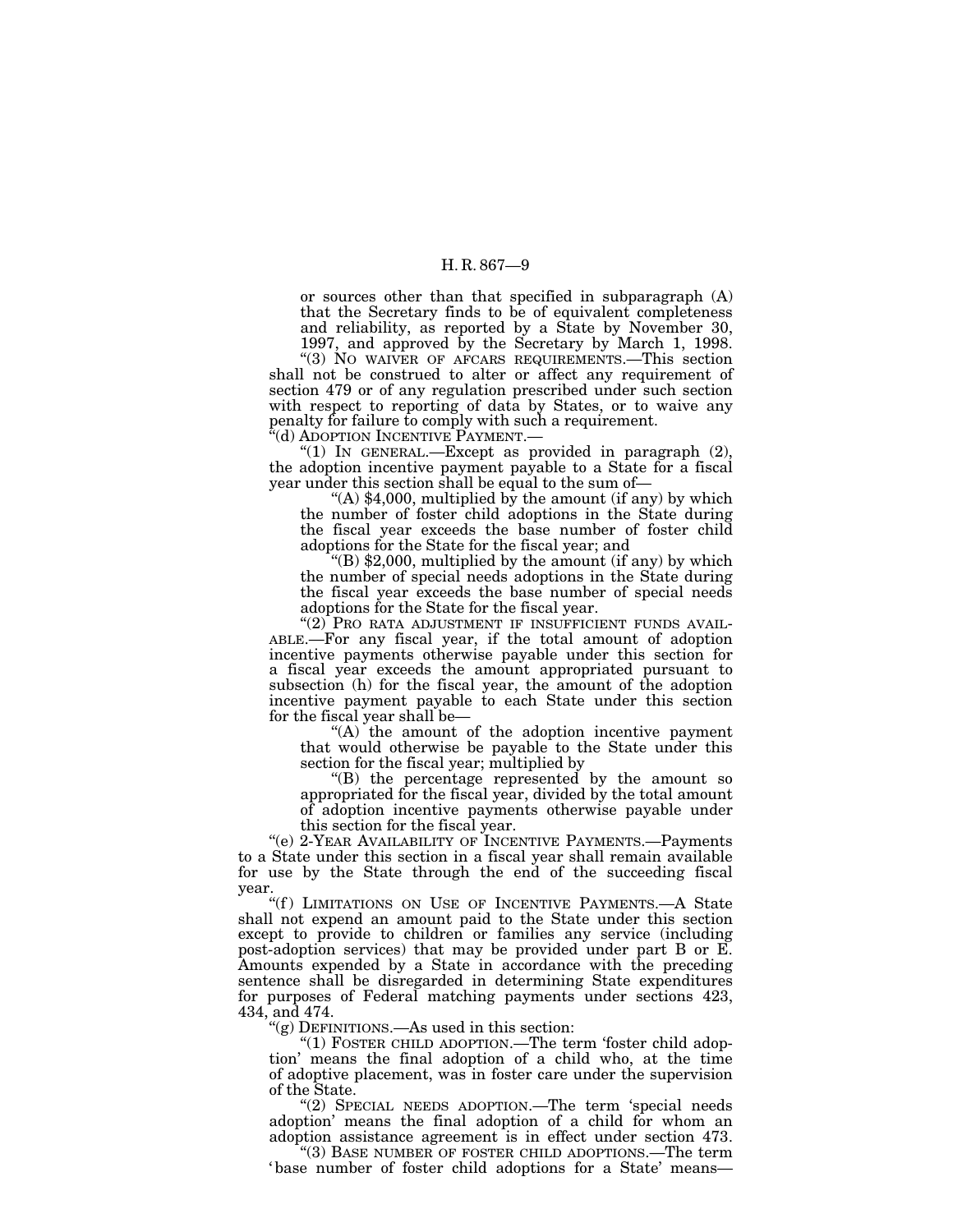"(A) with respect to fiscal year 1998, the average number of foster child adoptions in the State in fiscal years 1995, 1996, and 1997; and

 $'(B)$  with respect to any subsequent fiscal year, the number of foster child adoptions in the State in the fiscal year for which the number is the greatest in the period that begins with fiscal year 1997 and ends with the fiscal year preceding such subsequent fiscal year.

''(4) BASE NUMBER OF SPECIAL NEEDS ADOPTIONS.—The term ' base number of special needs adoptions for a State' means—

"(A) with respect to fiscal year 1998, the average number of special needs adoptions in the State in fiscal years 1995, 1996, and 1997; and

''(B) with respect to any subsequent fiscal year, the number of special needs adoptions in the State in the fiscal year for which the number is the greatest in the period that begins with fiscal year 1997 and ends with the fiscal year preceding such subsequent fiscal year.

''(h) LIMITATIONS ON AUTHORIZATION OF APPROPRIATIONS.—

" $(1)$  In GENERAL.—For grants under subsection  $(a)$ , there are authorized to be appropriated to the Secretary \$20,000,000 for each of fiscal years 1999 through 2003.

''(2) AVAILABILITY.—Amounts appropriated under paragraph (1) are authorized to remain available until expended, but not after fiscal year 2003.

''(i) TECHNICAL ASSISTANCE.—

''(1) IN GENERAL.—The Secretary may, directly or through grants or contracts, provide technical assistance to assist States and local communities to reach their targets for increased numbers of adoptions and, to the extent that adoption is not possible, alternative permanent placements, for children in foster care.

"(2) DESCRIPTION OF THE CHARACTER OF THE TECHNICAL ASSISTANCE.—The technical assistance provided under paragraph (1) may support the goal of encouraging more adoptions out of the foster care system, when adoptions promote the best interests of children, and may include the following:

"(A) The development of best practice guidelines for expediting termination of parental rights.

''(B) Models to encourage the use of concurrent planning.

''(C) The development of specialized units and expertise in moving children toward adoption as a permanency goal.

''(D) The development of risk assessment tools to facilitate early identification of the children who will be at risk of harm if returned home.

 $(E)$  Models to encourage the fast tracking of children who have not attained 1 year of age into pre-adoptive placements.

"(F) Development of programs that place children into pre-adoptive families without waiting for termination of parental rights.

"(3) TARGETING OF TECHNICAL ASSISTANCE TO THE COURTS.—Not less than 50 percent of any amount appropriated pursuant to paragraph (4) shall be used to provide technical assistance to the courts.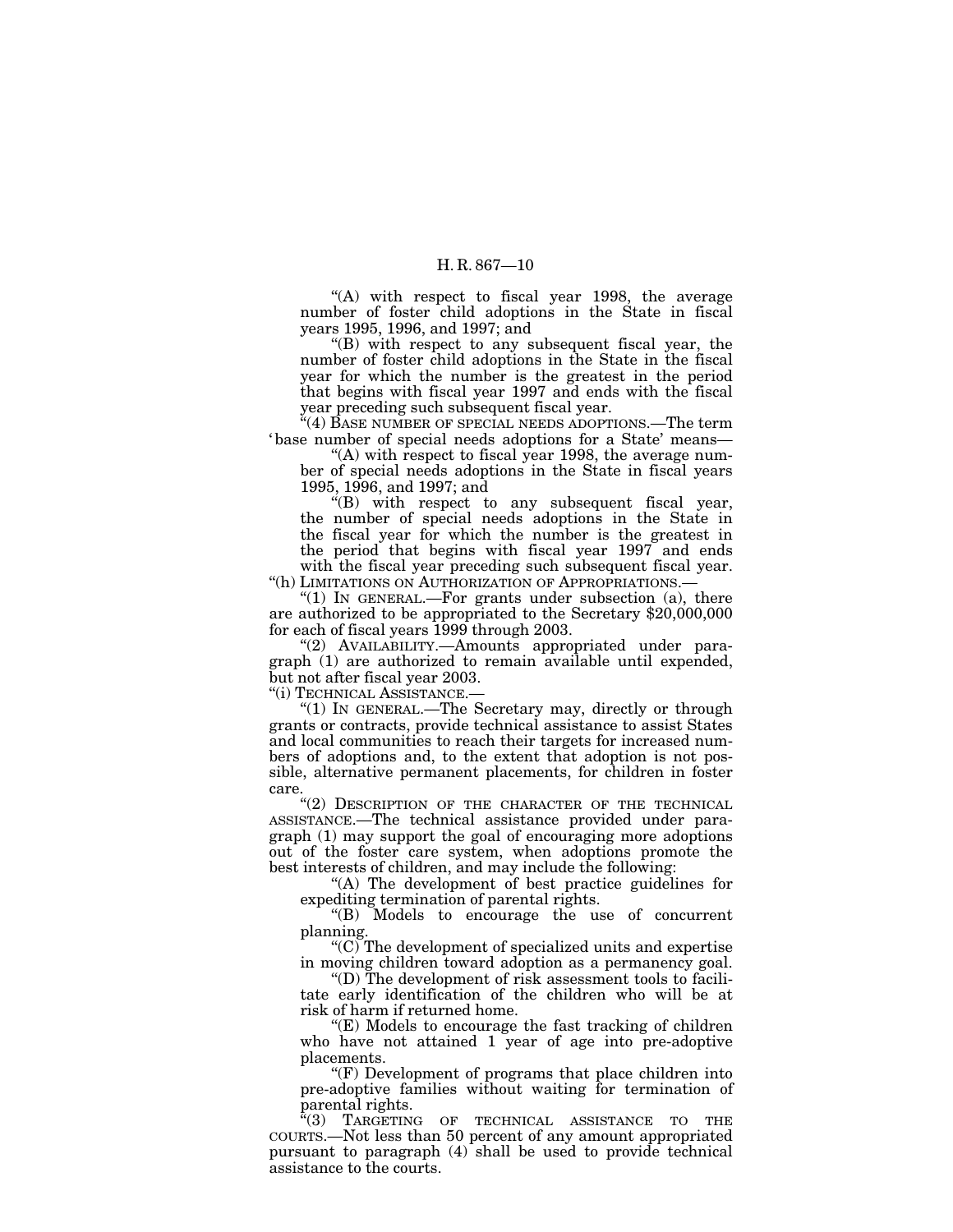"(4) LIMITATIONS ON AUTHORIZATION OF APPROPRIATIONS.-To carry out this subsection, there are authorized to be appropriated to the Secretary of Health and Human Services not to exceed \$10,000,000 for each of fiscal years 1998 through 2000.''.

(b) DISCRETIONARY CAP ADJUSTMENT FOR ADOPTION INCENTIVE PAYMENTS.—

(1) SECTION 251 AMENDMENT.—Section 251(b)(2) of the Balanced Budget and Emergency Deficit Control Act of 1985 (2 U.S.C. 901 $(b)(2)$ , as amended by section 10203 $(a)(4)$  of the Balanced Budget Act of 1997, is amended by adding at the end the following new subparagraph:

''(G) ADOPTION INCENTIVE PAYMENTS.—Whenever a bill or joint resolution making appropriations for fiscal year 1999, 2000, 2001, 2002, or 2003 is enacted that specifies an amount for adoption incentive payments pursuant to this part for the Department of Health and Human Services—

''(i) the adjustments for new budget authority shall be the amounts of new budget authority provided in that measure for adoption incentive payments, but not to exceed \$20,000,000; and

''(ii) the adjustment for outlays shall be the additional outlays flowing from such amount.''.

(2) SECTION 314 AMENDMENT.—Section 314(b) of the Congressional Budget Act of 1974, as amended by section 10114(a) of the Balanced Budget Act of 1997, is amended—

(A) by striking "or" at the end of paragraph  $(4)$ ;

(B) by striking the period at the end of paragraph (5) and inserting ''; or''; and

(C) by adding at the end the following:

''(6) in the case of an amount for adoption incentive payments (as defined in section 251(b)(2)(G) of the Balanced Budget and Emergency Deficit Control Act of 1985) for fiscal year 1999, 2000, 2001, 2002, or 2003 for the Department of Health and Human Services, an amount not to exceed \$20,000,000.''.

# **SEC. 202. ADOPTIONS ACROSS STATE AND COUNTY JURISDICTIONS.**

(a) STATE PLAN FOR CHILD WELFARE SERVICES REQUIREMENT.— Section 422(b) of the Social Security Act (42 U.S.C. 622(b)) is amended—

 $(1)$  in paragraph  $(10)$ , by striking "and" at the end;

(2) in paragraph (11), by striking the period and inserting ''; and''; and

(3) by adding at the end the following:

" $(12)$  contain assurances that the State shall develop plans for the effective use of cross-jurisdictional resources to facilitate timely adoptive or permanent placements for waiting children.''. (b) CONDITION OF ASSISTANCE.—Section 474 of such Act (42

U.S.C. 674) is amended by adding at the end the following:

''(e) Notwithstanding subsection (a), a State shall not be eligible for any payment under this section if the Secretary finds that, after the date of the enactment of this subsection, the State has—

''(1) denied or delayed the placement of a child for adoption when an approved family is available outside of the jurisdiction with responsibility for handling the case of the child; or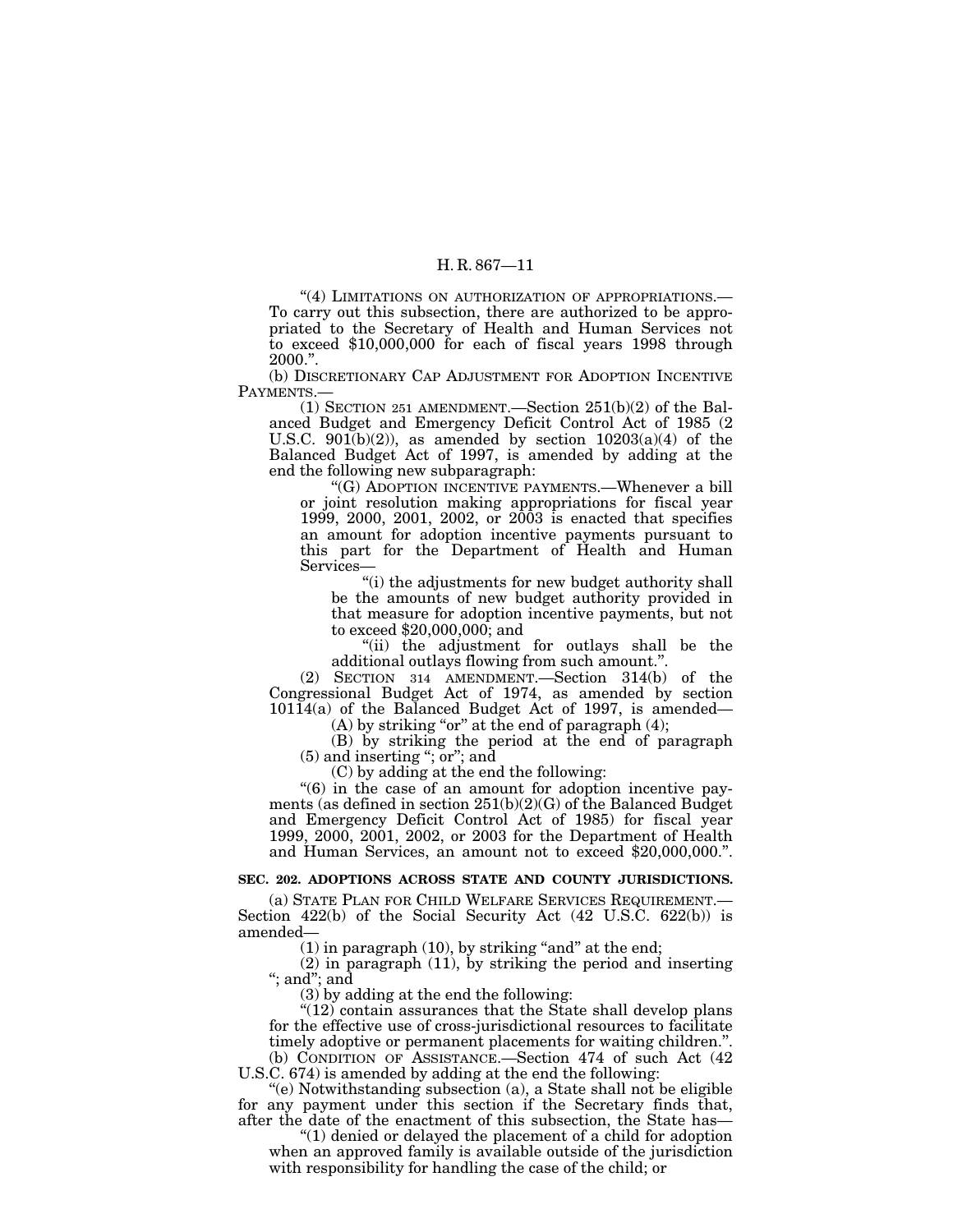"(2) failed to grant an opportunity for a fair hearing, as described in section  $471(a)(12)$ , to an individual whose allegation of a violation of paragraph (1) of this subsection is denied by the State or not acted upon by the State with reasonable promptness."

(c) STUDY OF INTERJURISDICTIONAL ADOPTION ISSUES.— (1) IN GENERAL.—The Comptroller General of the United States shall—

(A) study and consider how to improve procedures and policies to facilitate the timely and permanent adoptions of children across State and county jurisdictions; and

(B) examine, at a minimum, interjurisdictional adoption issues—

(i) concerning the recruitment of prospective adoptive families from other States and counties;

(ii) concerning the procedures to grant reciprocity to prospective adoptive family home studies from other States and counties;

(iii) arising from a review of the comity and full faith and credit provided to adoption decrees and termination of parental rights orders from other States; and

(iv) concerning the procedures related to the administration and implementation of the Interstate Compact on the Placement of Children.

(2) REPORT TO THE CONGRESS.—Not later than 1 year after the date of the enactment of this Act, the Comptroller General shall submit to the appropriate committees of the Congress a report that includes—

(A) the results of the study conducted under paragraph (1); and

(B) recommendations on how to improve procedures to facilitate the interjurisdictional adoption of children, including interstate and intercounty adoptions, so that children will be assured timely and permanent placements.

#### **SEC. 203. PERFORMANCE OF STATES IN PROTECTING CHILDREN.**

(a) ANNUAL REPORT ON STATE PERFORMANCE.—Part E of title IV of the Social Security Act (42 U.S.C. 670 et seq.) is amended by adding at the end the following:

#### **''SEC. 479A. ANNUAL REPORT.**

''The Secretary, in consultation with Governors, State legislatures, State and local public officials responsible for administering child welfare programs, and child welfare advocates, shall—

''(1) develop a set of outcome measures (including length of stay in foster care, number of foster care placements, and number of adoptions) that can be used to assess the performance of States in operating child protection and child welfare programs pursuant to parts B and E to ensure the safety of children;

 $(2)$  to the maximum extent possible, the outcome measures should be developed from data available from the Adoption and Foster Care Analysis and Reporting System;

''(3) develop a system for rating the performance of States with respect to the outcome measures, and provide to the States an explanation of the rating system and how scores are determined under the rating system;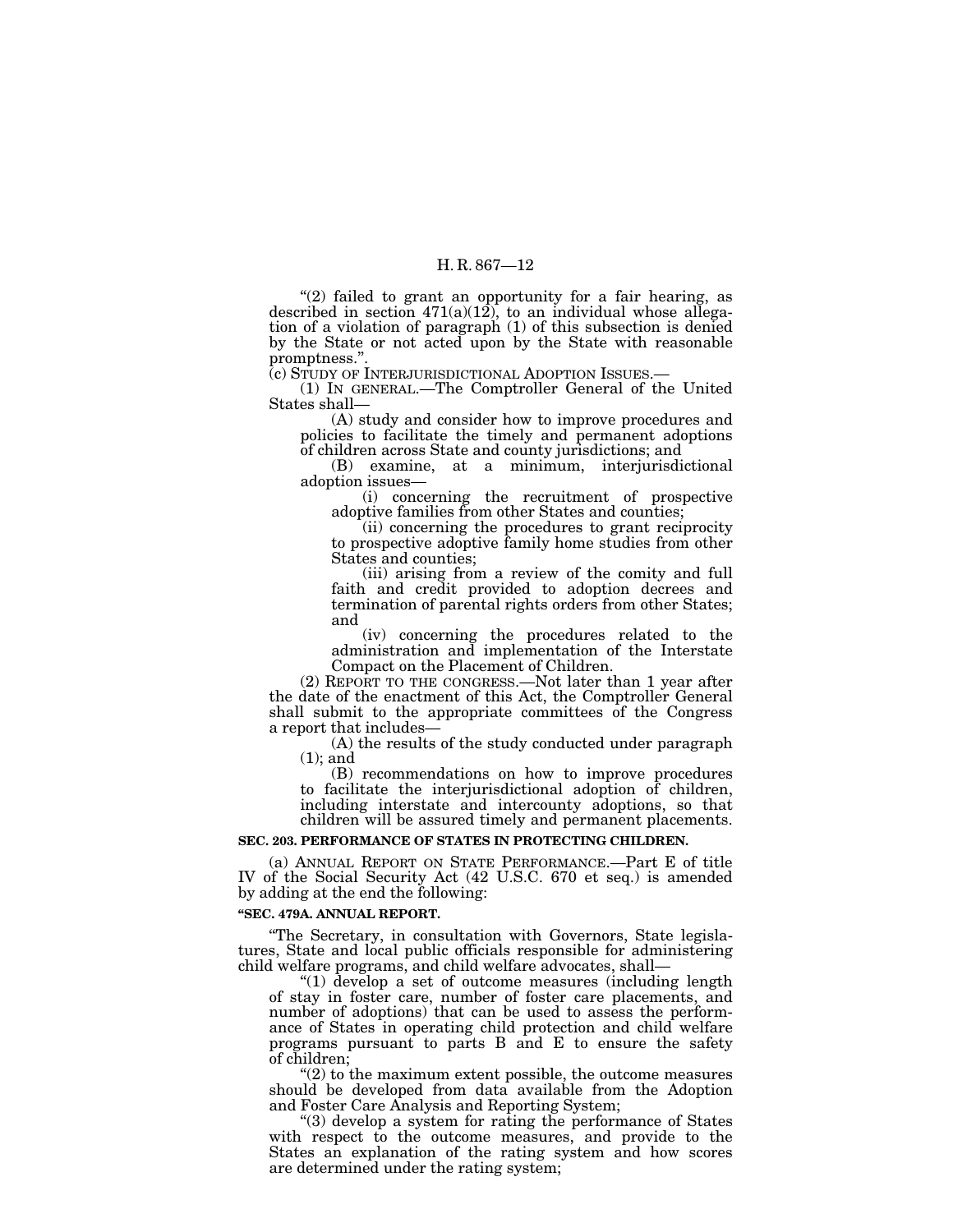"(4) prescribe such regulations as may be necessary to ensure that States provide to the Secretary the data necessary to determine State performance with respect to each outcome measure, as a condition of the State receiving funds under this part; and

 $\mathbb{F}(5)$  on May 1, 1999, and annually thereafter, prepare and submit to the Congress a report on the performance of each State on each outcome measure, which shall examine the reasons for high performance and low performance and, where possible, make recommendations as to how State performance could be improved.''.

(b) DEVELOPMENT OF PERFORMANCE-BASED INCENTIVE SYS-TEM.—The Secretary of Health and Human Services, in consultation with State and local public officials responsible for administering child welfare programs and child welfare advocates, shall study, develop, and recommend to Congress an incentive system to provide payments under parts B and E of title IV of the Social Security Act (42 U.S.C. 620 et seq., 670 et seq.) to any State based on the State's performance under such a system. Such a system shall, to the extent the Secretary determines feasible and appropriate, be based on the annual report required by section 479A of the Social Security Act (as added by subsection (a) of this section) or on any proposed modifications of the annual report. Not later than 6 months after the date of the enactment of this Act, the Secretary shall submit to the Committee on Ways and Means of the House of Representatives and the Committee on Finance of the Senate a progress report on the feasibility, timetable, and consultation process for conducting such a study. Not later than 15 months after such date of enactment, the Secretary shall submit to the Committee on Ways and Means of the House of Representatives and the Committee on Finance of the Senate the final report on a performance-based incentive system. The report may include other recommendations for restructuring the program and payments under parts B and E of title IV of the Social Security Act.

# **TITLE III—ADDITIONAL IMPROVEMENTS AND REFORMS**

# **SEC. 301. EXPANSION OF CHILD WELFARE DEMONSTRATION PROJECTS.**

(a) IN GENERAL.—Section 1130(a) of the Social Security Act (42 U.S.C. 1320a–9) is amended to read as follows:

''(a) AUTHORITY TO APPROVE DEMONSTRATION PROJECTS.—

''(1) IN GENERAL.—The Secretary may authorize States to conduct demonstration projects pursuant to this section which the Secretary finds are likely to promote the objectives of part B or E of title IV.

"(2) LIMITATION.—The Secretary may authorize not more than 10 demonstration projects under paragraph (1) in each of fiscal years 1998 through 2002.

''(3) CERTAIN TYPES OF PROPOSALS REQUIRED TO BE CONSIDERED.—

''(A) If an appropriate application therefor is submitted, the Secretary shall consider authorizing a demonstration project which is designed to identify and address barriers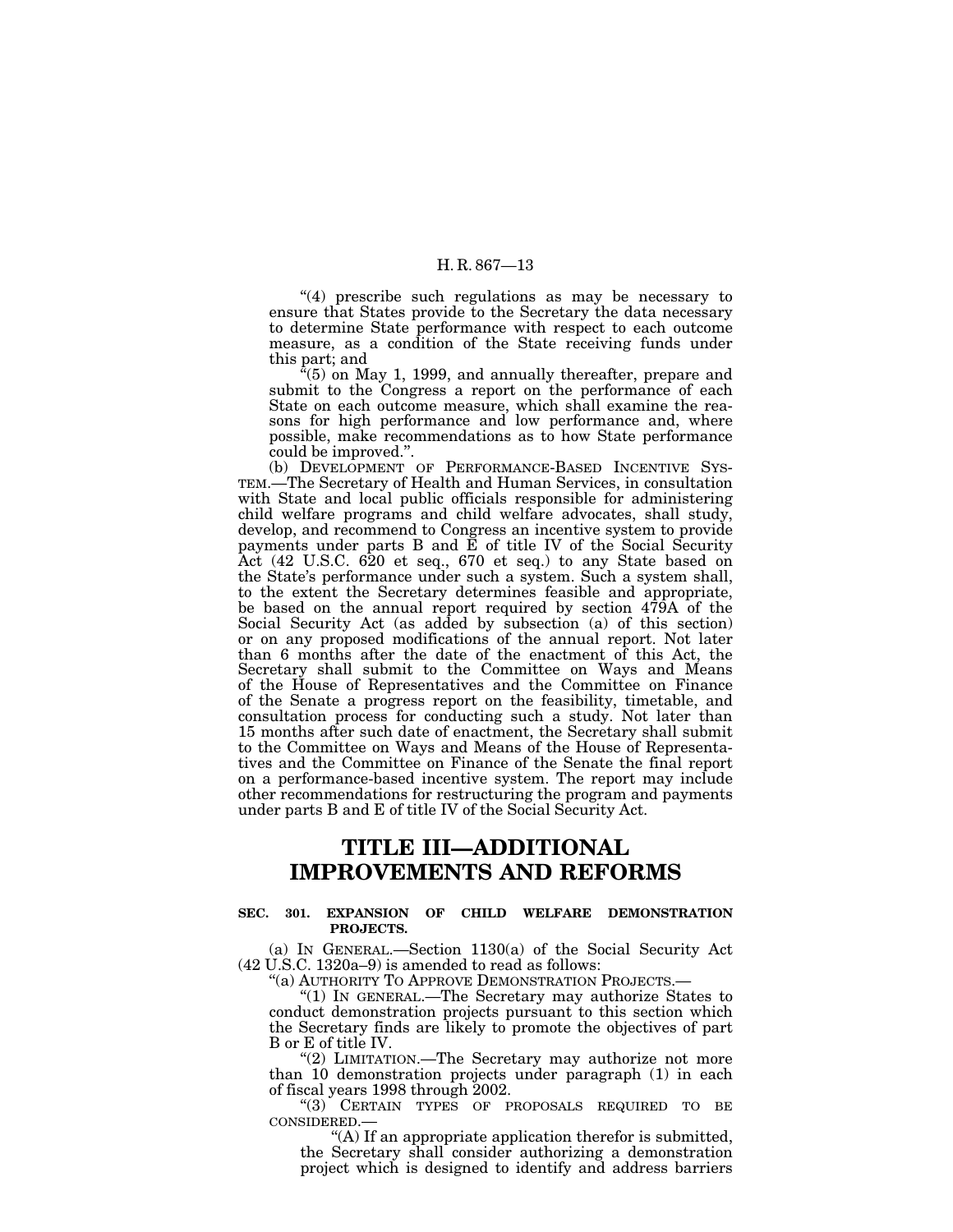that result in delays to adoptive placements for children in foster care.

''(B) If an appropriate application therefor is submitted, the Secretary shall consider authorizing a demonstration project which is designed to identify and address parental substance abuse problems that endanger children and result in the placement of children in foster care, including through the placement of children with their parents in residential treatment facilities (including residential treatment facilities for post-partum depression) that are specifically designed to serve parents and children together in order to promote family reunification and that can ensure the health and safety of the children in such placements.

 $C$ ) If an appropriate application therefor is submitted, the Secretary shall consider authorizing a demonstration project which is designed to address kinship care.

"(4) LIMITATION ON ELIGIBILITY.—The Secretary may not authorize a State to conduct a demonstration project under this section if the State fails to provide health insurance coverage to any child with special needs (as determined under section 473(c)) for whom there is in effect an adoption assistance agreement between a State and an adoptive parent or parents.

''(5) REQUIREMENT TO CONSIDER EFFECT OF PROJECT ON TERMS AND CONDITIONS OF CERTAIN COURT ORDERS.—In considering an application to conduct a demonstration project under this section that has been submitted by a State in which there is in effect a court order determining that the State's child welfare program has failed to comply with the provisions of part B or E of title IV, or with the Constitution of the United States, the Secretary shall take into consideration the effect of approving the proposed project on the terms and conditions of the court order related to the failure to comply.''.

(b) RULE OF CONSTRUCTION.—Nothing in the amendment made by subsection (a) shall be construed as affecting the terms and conditions of any demonstration project approved under section 1130 of the Social Security Act (42 U.S.C. 1320a–9) before the date of the enactment of this Act.

(c) AUTHORITY TO EXTEND DURATION OF DEMONSTRATIONS.— Section 1130(d) of such Act (42 U.S.C. 1320a–9(d)) is amended by inserting '', unless in the judgment of the Secretary, the demonstration project should be allowed to continue'' before the period.

### **SEC. 302. PERMANENCY HEARINGS.**

Section  $475(5)(C)$  of the Social Security Act  $(42 \text{ U.S.C. } 675(5)(C))$ is amended—

> (1) by striking ''dispositional'' and inserting ''permanency'';  $(2)$  by striking "eighteen" and inserting "12";

(3) by striking "original placement" and inserting "date the child is considered to have entered foster care (as determined under subparagraph (F))''; and

(4) by striking "future status of" and all that follows through ''long term basis)'' and inserting ''permanency plan for the child that includes whether, and if applicable when, the child will be returned to the parent, placed for adoption and the State will file a petition for termination of parental rights, or referred for legal guardianship, or (in cases where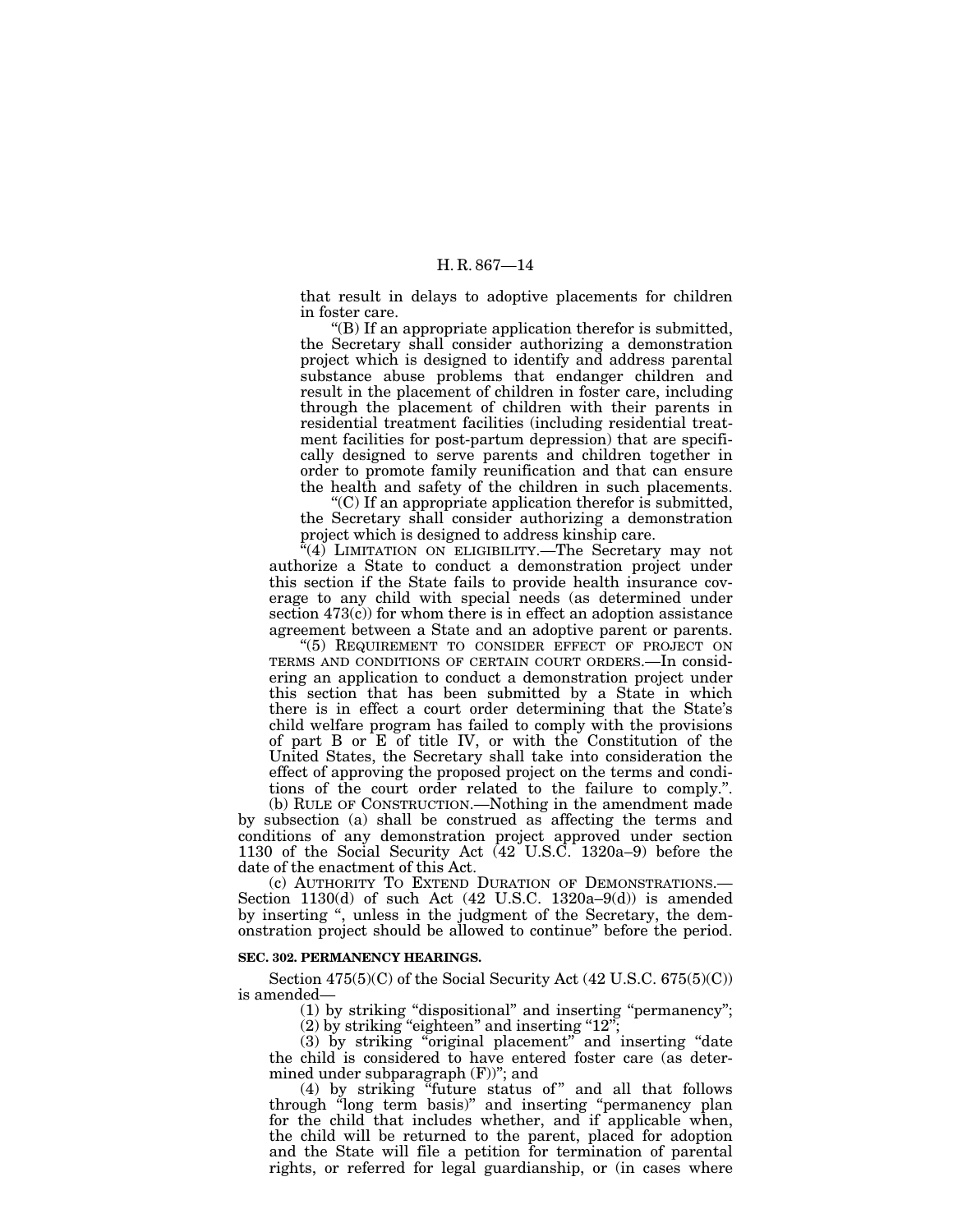the State agency has documented to the State court a compelling reason for determining that it would not be in the best interests of the child to return home, be referred for termination of parental rights, or be placed for adoption, with a fit and willing relative, or with a legal guardian) placed in another planned permanent living arrangement''.

### **SEC. 303. KINSHIP CARE.**

 $(a)$  REPORT —

(1) IN GENERAL.—The Secretary of Health and Human Services shall—

(A) not later than June 1, 1998, convene the advisory panel provided for in subsection (b)(1) and prepare and submit to the advisory panel an initial report on the extent to which children in foster care are placed in the care of a relative (in this section referred to as ''kinship care''); and

(B) not later than June 1, 1999, submit to the Committee on Ways and Means of the House of Representatives and the Committee on Finance of the Senate a final report on the matter described in subparagraph (A), which shall—

(i) be based on the comments submitted by the advisory panel pursuant to subsection (b)(2) and other information and considerations; and

(ii) include the policy recommendations of the Secretary with respect to the matter.

(2) REQUIRED CONTENTS.—Each report required by paragraph (1) shall—

(A) include, to the extent available for each State, information on—

(i) the policy of the State regarding kinship care;

(ii) the characteristics of the kinship care providers (including age, income, ethnicity, and race, and the relationship of the kinship care providers to the children);

(iii) the characteristics of the household of such providers (such as number of other persons in the household and family composition);

(iv) how much access to the child is afforded to the parent from whom the child has been removed;

 $\overline{v}(v)$  the cost of, and source of funds for, kinship care (including any subsidies such as medicaid and cash assistance);

(vi) the permanency plan for the child and the actions being taken by the State to achieve the plan;

(vii) the services being provided to the parent from whom the child has been removed; and

(viii) the services being provided to the kinship care provider; and

(B) specifically note the circumstances or conditions under which children enter kinship care.

(b) ADVISORY PANEL.—

(1) ESTABLISHMENT.—The Secretary of Health and Human Services, in consultation with the Chairman of the Committee on Ways and Means of the House of Representatives and the Chairman of the Committee on Finance of the Senate, shall convene an advisory panel which shall include parents, foster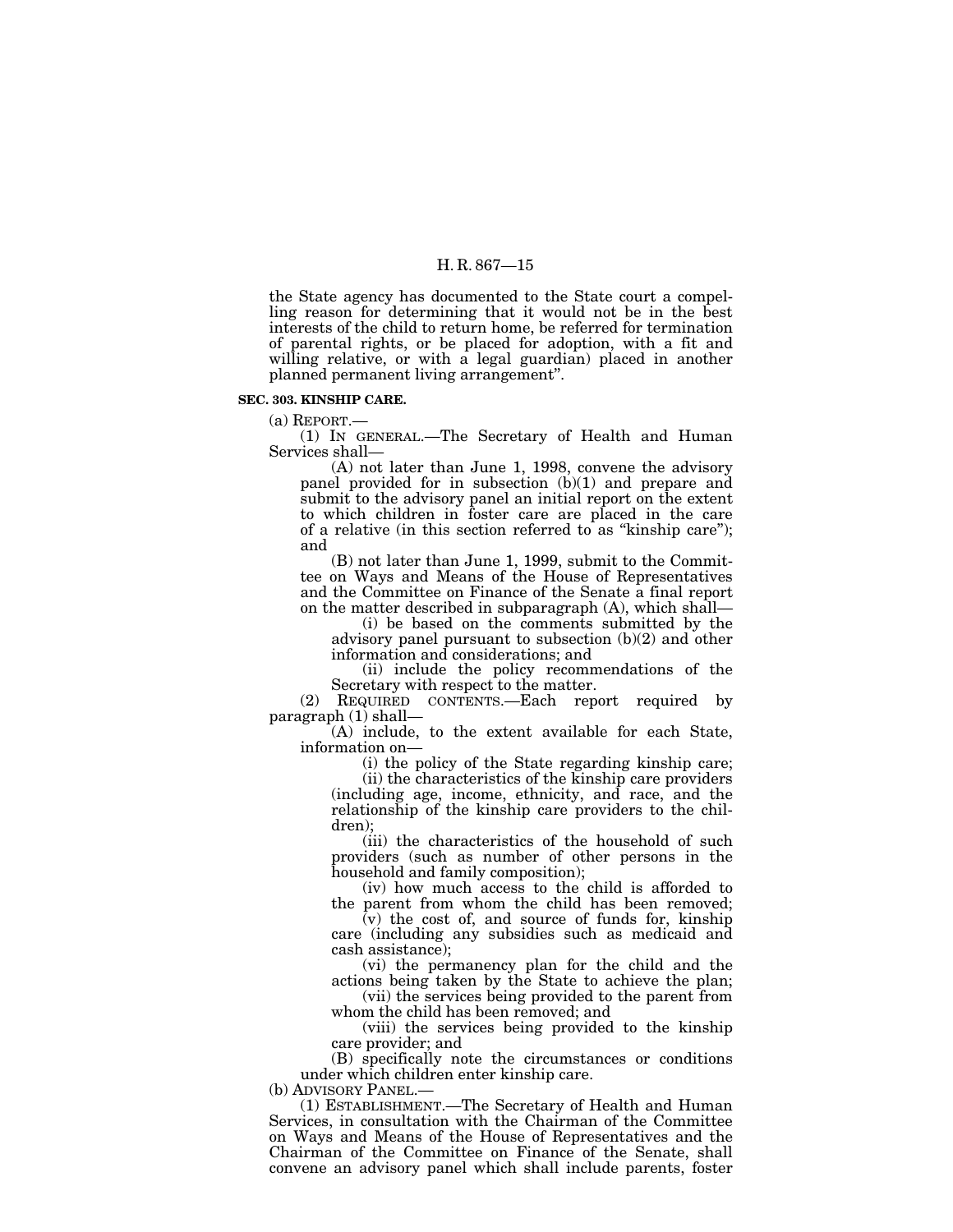parents, relative caregivers, former foster children, State and local public officials responsible for administering child welfare programs, private persons involved in the delivery of child welfare services, representatives of tribal governments and tribal courts, judges, and academic experts.

(2) DUTIES.—The advisory panel convened pursuant to paragraph (1) shall review the report prepared pursuant to subsection (a), and, not later than October 1, 1998, submit to the Secretary comments on the report.

#### **SEC. 304. CLARIFICATION OF ELIGIBLE POPULATION FOR INDEPEND-ENT LIVING SERVICES.**

Section 477(a)(2)(A) of the Social Security Act (42 U.S.C.  $677(a)(2)(A)$  is amended by inserting "(including children with respect to whom such payments are no longer being made because the child has accumulated assets, not to exceed \$5,000, which are otherwise regarded as resources for purposes of determining eligibility for benefits under this part)'' before the comma.

#### **SEC. 305. REAUTHORIZATION AND EXPANSION OF FAMILY PRESERVA-TION AND SUPPORT SERVICES.**

(a) REAUTHORIZATION OF FAMILY PRESERVATION AND SUPPORT SERVICES.

(1) IN GENERAL.—Section 430(b) of the Social Security Act (42 U.S.C. 629(b)) is amended—

 $(A)$  in paragraph  $(4)$ , by striking "or" at the end;

(B) in paragraph (5), by striking the period and inserting a semicolon; and<br>(C) by adding at the end the following:

(C) by adding at the end the following: ''(6) for fiscal year 1999, \$275,000,000;

''(7) for fiscal year 2000, \$295,000,000; and

''(8) for fiscal year 2001, \$305,000,000.''.

(2) CONTINUATION OF RESERVATION OF CERTAIN AMOUNTS.— Paragraphs (1) and (2) of section 430(d) of the Social Security Act (42 U.S.C. 629(d)(1) and (2)) are each amended by striking ''and 1998'' and inserting ''1998, 1999, 2000, and 2001''.

(3) CONFORMING AMENDMENTS.—Section 13712 of the Omnibus Budget Reconciliation Act of 1993 (42 U.S.C. 670 note) is amended—

(A) in subsection (c), by striking "1998" each place it appears and inserting "2001"; and

(B) in subsection (d)(2), by striking ''and 1998'' and inserting ''1998, 1999, 2000, and 2001''.

(b) EXPANSION FOR TIME-LIMITED FAMILY REUNIFICATION SERVICES AND ADOPTION PROMOTION AND SUPPORT SERVICES.

(1) ADDITIONS TO STATE PLAN.—Section 432 of the Social Security Act (42 U.S.C. 629b) is amended—

(A) in subsection (a)—

 $(i)$  in paragraph  $(4)$ , by striking "and communitybased family support services'' and inserting '', community-based family support services, time-limited family reunification services, and adoption promotion and support services,''; and

(ii) in paragraph  $(5)(A)$ , by striking "and community-based family support services" and inserting ' community-based family support services, time-limited family reunification services, and adoption promotion and support services''; and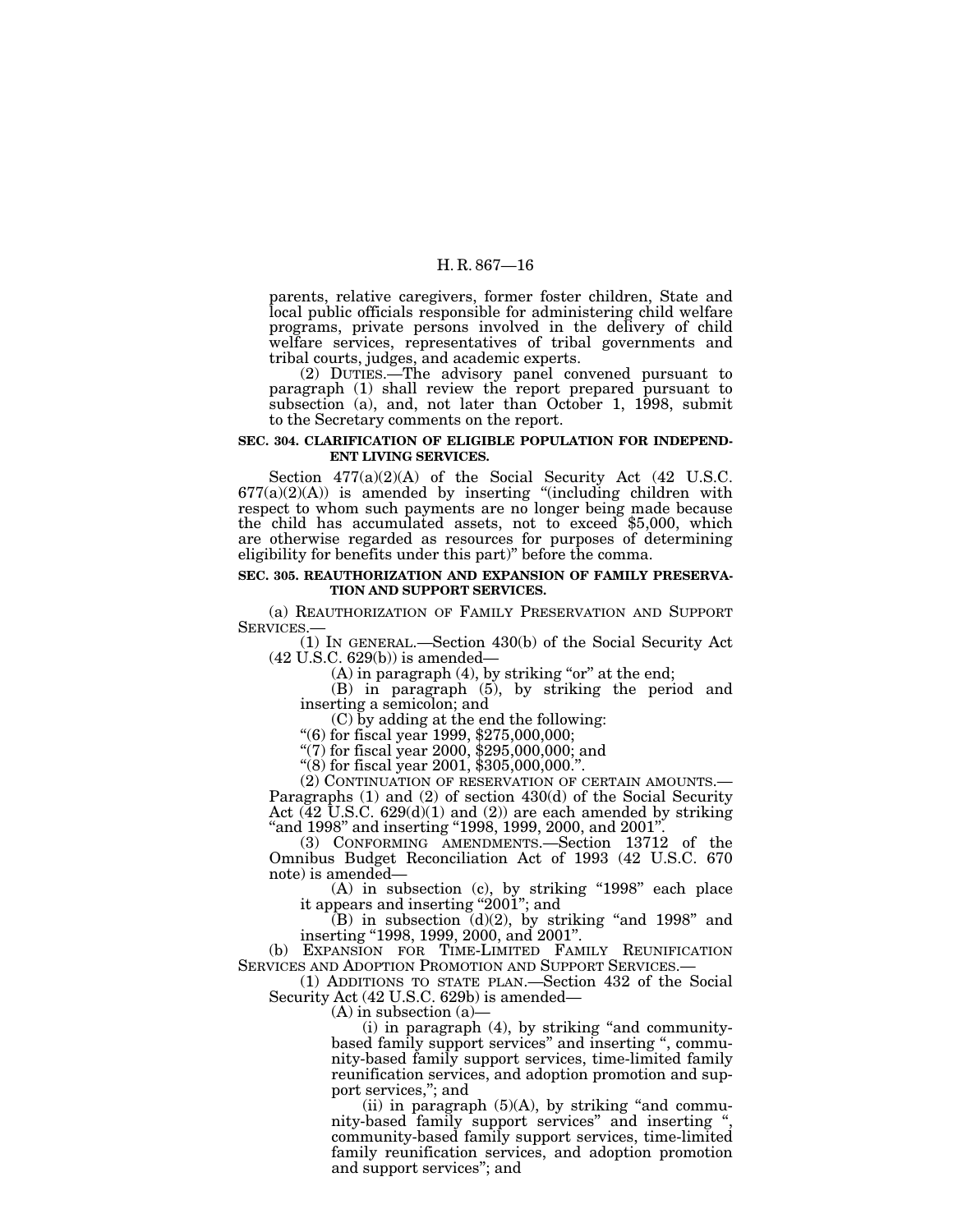$(B)$  in subsection  $(b)(1)$ , by striking "and family support'' and inserting '', family support, time-limited family reunification, and adoption promotion and support''.

(2) DEFINITIONS OF TIME-LIMITED FAMILY REUNIFICATION SERVICES AND ADOPTION PROMOTION AND SUPPORT SERVICES.— Section 431(a) of the Social Security Act (42 U.S.C. 629a(a)) is amended by adding at the end the following:

"(7) TIME-LIMITED FAMILY REUNIFICATION SERVICES.-

''(A) IN GENERAL.—The term 'time-limited family reunification services' means the services and activities described in subparagraph (B) that are provided to a child that is removed from the child's home and placed in a foster family home or a child care institution and to the parents or primary caregiver of such a child, in order to facilitate the reunification of the child safely and appropriately within a timely fashion, but only during the 15-month period that begins on the date that the child, pursuant to section  $475(5)$  $(F)$ , is considered to have entered foster care.

''(B) SERVICES AND ACTIVITIES DESCRIBED.—The services and activities described in this subparagraph are the following:

''(i) Individual, group, and family counseling.

"(ii) Inpatient, residential, or outpatient substance abuse treatment services.

''(iii) Mental health services.

"(iv) Assistance to address domestic violence.

''(v) Services designed to provide temporary child care and therapeutic services for families, including crisis nurseries.

"(vi) Transportation to or from any of the services and activities described in this subparagraph.

"(8) ADOPTION PROMOTION AND SUPPORT SERVICES.—The term 'adoption promotion and support services' means services and activities designed to encourage more adoptions out of the foster care system, when adoptions promote the best interests of children, including such activities as pre- and postadoptive services and activities designed to expedite the adoption process and support adoptive families.".<br>(3) ADDITIONAL CONFORMING AMENDMENTS.

(A) PURPOSES.—Section  $430(a)$  of the Social Security Act (42 U.S.C. 629(a)) is amended by striking "and community-based family support services'' and inserting '', community-based family support services, time-limited family reunification services, and adoption promotion and support services''.

(B) PROGRAM TITLE.—The heading of subpart 2 of part B of title IV of the Social Security Act (42 U.S.C. 629 et seq.) is amended to read as follows:

# **''Subpart 2—Promoting Safe and Stable Families''.**

(c) EMPHASIZING THE SAFETY OF THE CHILD.—

(1) REQUIRING ASSURANCES THAT THE SAFETY OF CHILDREN SHALL BE OF PARAMOUNT CONCERN.—Section 432(a) of the Social Security Act (42 U.S.C. 629b(a)) is amended—

(A) by striking "and" at the end of paragraph  $(7)$ ;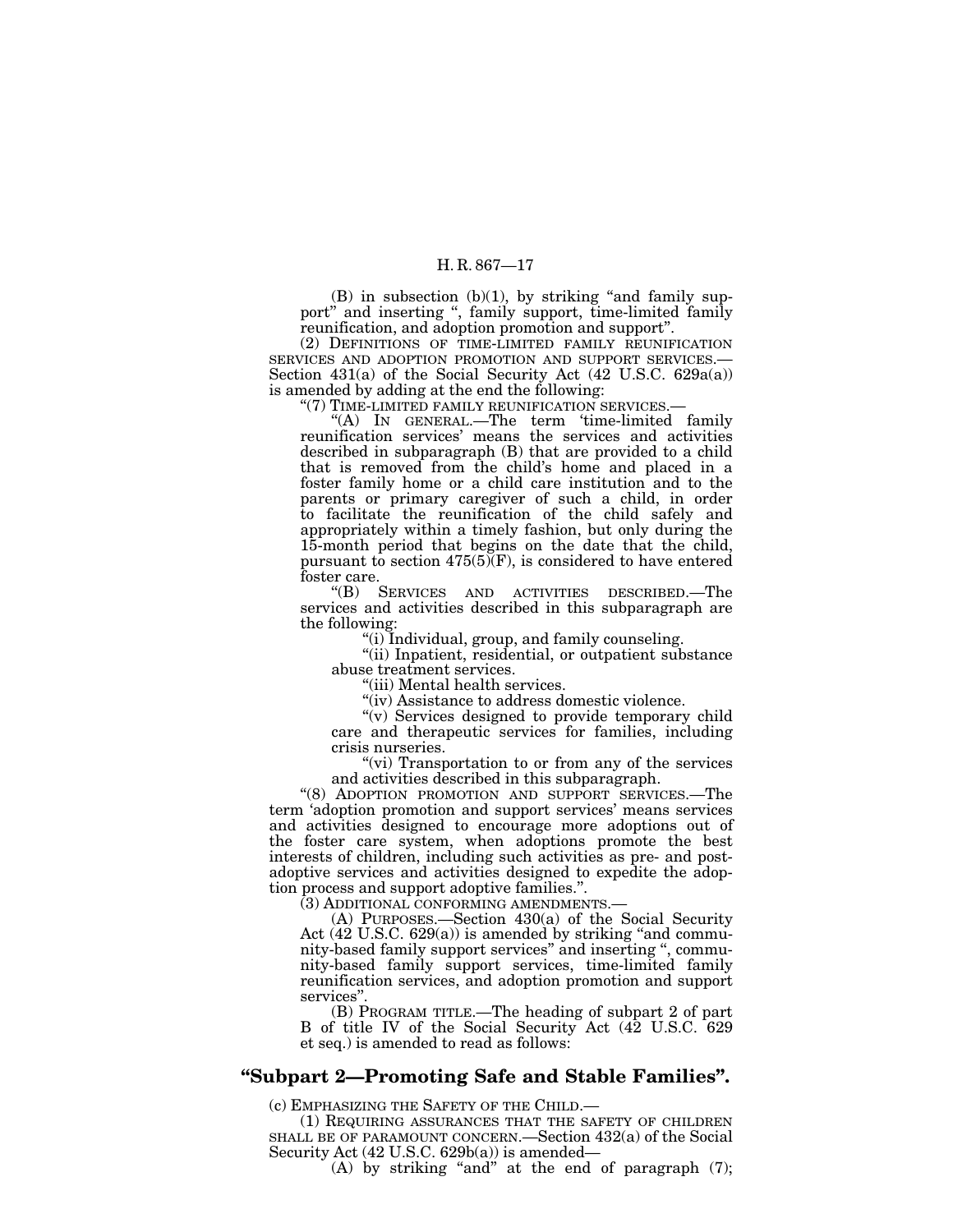(B) by striking the period at the end of paragraph (8); and

(C) by adding at the end the following:

''(9) contains assurances that in administering and conducting service programs under the plan, the safety of the children to be served shall be of paramount concern.''.

(2) DEFINITIONS OF FAMILY PRESERVATION AND FAMILY SUPPORT SERVICES.—Section 431(a) of the Social Security Act (42 U.S.C. 629a(a)) is amended—

 $(A)$  in paragraph  $(1)$ —

(i) in subparagraph (A), by inserting "safe and" before "appropriate" each place it appears; and

 $(ii)$  in subparagraph  $(B)$ , by inserting "safely" after "remain"; and

(B) in paragraph (2)—

(i) by inserting "safety and" before "well-being"; and

(ii) by striking "stable" and inserting "safe, stable,". (d) CLARIFICATION OF MAINTENANCE OF EFFORT REQUIRE-MENT.—

(1) DEFINITION OF NON-FEDERAL FUNDS.—Section 431(a) of the Social Security Act  $(42 \text{ U.S.C. } 629a(a))$ , as amended by subsection  $(b)(2)$ , is amended by adding at the end the following:

''(9) NON-FEDERAL FUNDS.—The term 'non-Federal funds' means State funds, or at the option of a State, State and local funds.''.

(2) EFFECTIVE DATE.—The amendment made by paragraph (1) takes effect as if included in the enactment of section 13711 of the Omnibus Budget Reconciliation Act of 1993 (Public Law 103–33; 107 Stat. 649).

### **SEC. 306. HEALTH INSURANCE COVERAGE FOR CHILDREN WITH SPECIAL NEEDS.**

Section 471(a) of the Social Security Act (42 U.S.C. 671(a)), as amended by section 106, is amended—

 $(1)$  in paragraph  $(19)$ , by striking "and" at the end;

(2) in paragraph (20), by striking the period and inserting ''; and''; and

(3) by adding at the end the following:

"(21) provides for health insurance coverage (including, at State option, through the program under the State plan approved under title XIX) for any child who has been determined to be a child with special needs, for whom there is in effect an adoption assistance agreement (other than an agreement under this part) between the State and an adoptive parent or parents, and who the State has determined cannot be placed with an adoptive parent or parents without medical assistance because such child has special needs for medical, mental health, or rehabilitative care, and that with respect to the provision of such health insurance coverage—

"(A) such coverage may be provided through 1 or more State medical assistance programs;

''(B) the State, in providing such coverage, shall ensure that the medical benefits, including mental health benefits, provided are of the same type and kind as those that would be provided for children by the State under title XIX;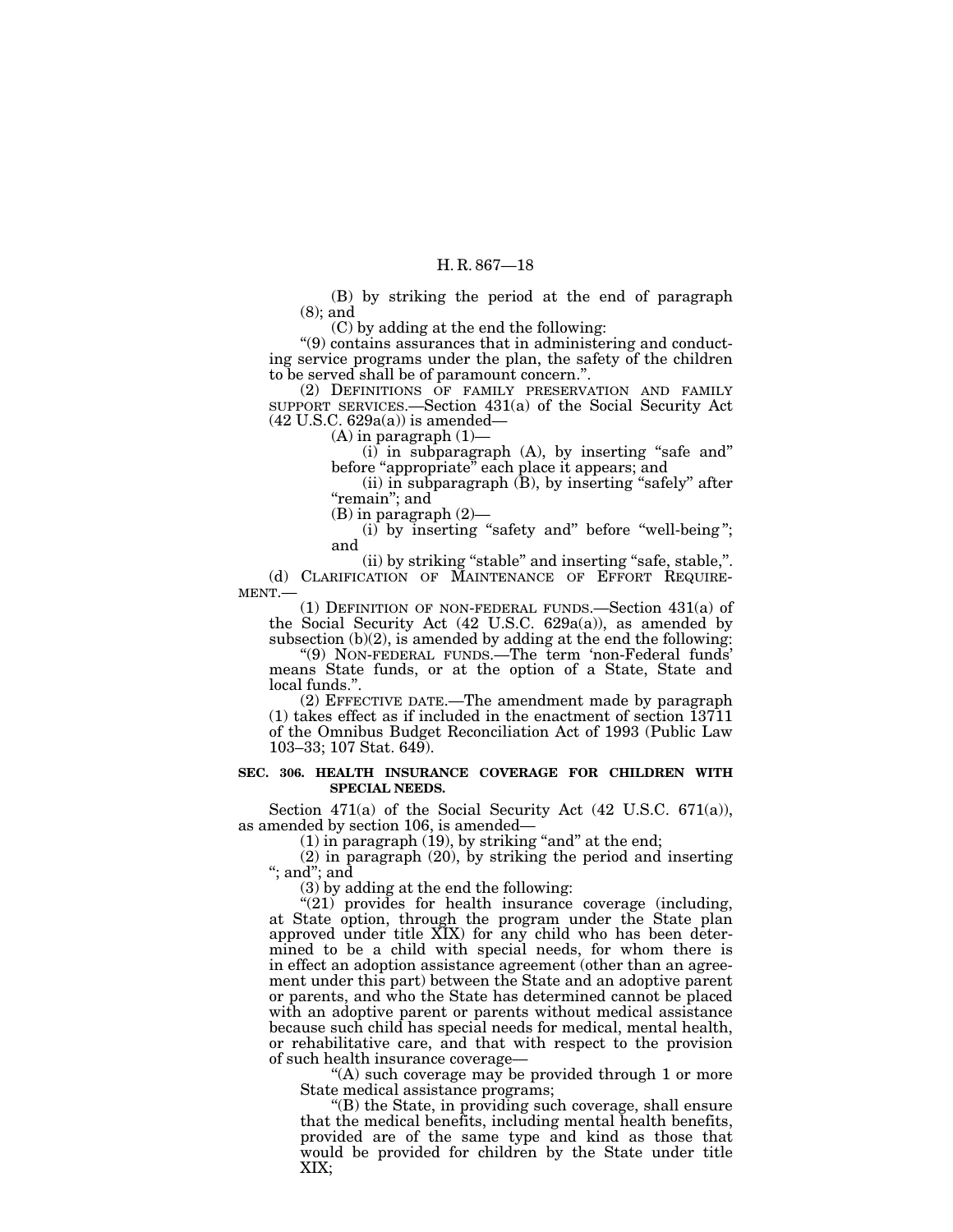''(C) in the event that the State provides such coverage through a State medical assistance program other than the program under title XIX, and the State exceeds its funding for services under such other program, any such child shall be deemed to be receiving aid or assistance under the State plan under this part for purposes of section  $1902(a)(10)(A)(i)(I);$  and

''(D) in determining cost-sharing requirements, the State shall take into consideration the circumstances of the adopting parent or parents and the needs of the child being adopted consistent, to the extent coverage is provided through a State medical assistance program, with the rules under such program.''.

#### **SEC. 307. CONTINUATION OF ELIGIBILITY FOR ADOPTION ASSISTANCE PAYMENTS ON BEHALF OF CHILDREN WITH SPECIAL NEEDS WHOSE INITIAL ADOPTION HAS BEEN DISSOLVED.**

(a) CONTINUATION OF ELIGIBILITY.—Section 473(a)(2) of the Social Security Act (42 U.S.C. 673(a)(2)) is amended by adding at the end the following: ''Any child who meets the requirements of subparagraph (C), who was determined eligible for adoption assistance payments under this part with respect to a prior adoption, who is available for adoption because the prior adoption has been dissolved and the parental rights of the adoptive parents have been terminated or because the child's adoptive parents have died, and who fails to meet the requirements of subparagraphs (A) and (B) but would meet such requirements if the child were treated as if the child were in the same financial and other circumstances the child was in the last time the child was determined eligible for adoption assistance payments under this part and the prior adoption were treated as never having occurred, shall be treated as meeting the requirements of this paragraph for purposes of paragraph  $(1)(\overline{B})(ii)$ .".

(b) APPLICABILITY.—The amendment made by subsection (a) shall only apply to children who are adopted on or after October 1, 1997.

# **SEC. 308. STATE STANDARDS TO ENSURE QUALITY SERVICES FOR CHILDREN IN FOSTER CARE.**

Section 471(a) of the Social Security Act  $(42 \text{ U.S.C. } 671(a))$ , as amended by sections 106 and 306, is amended—

 $(1)$  in paragraph  $(20)$ , by striking "and" at the end;

(2) in paragraph (21), by striking the period and inserting ''; and''; and

(3) by adding at the end the following:

"(22) provides that, not later than January 1, 1999, the State shall develop and implement standards to ensure that children in foster care placements in public or private agencies are provided quality services that protect the safety and health of the children.''.

# **TITLE IV—MISCELLANEOUS**

### **SEC. 401. PRESERVATION OF REASONABLE PARENTING.**

Nothing in this Act is intended to disrupt the family unnecessarily or to intrude inappropriately into family life, to prohibit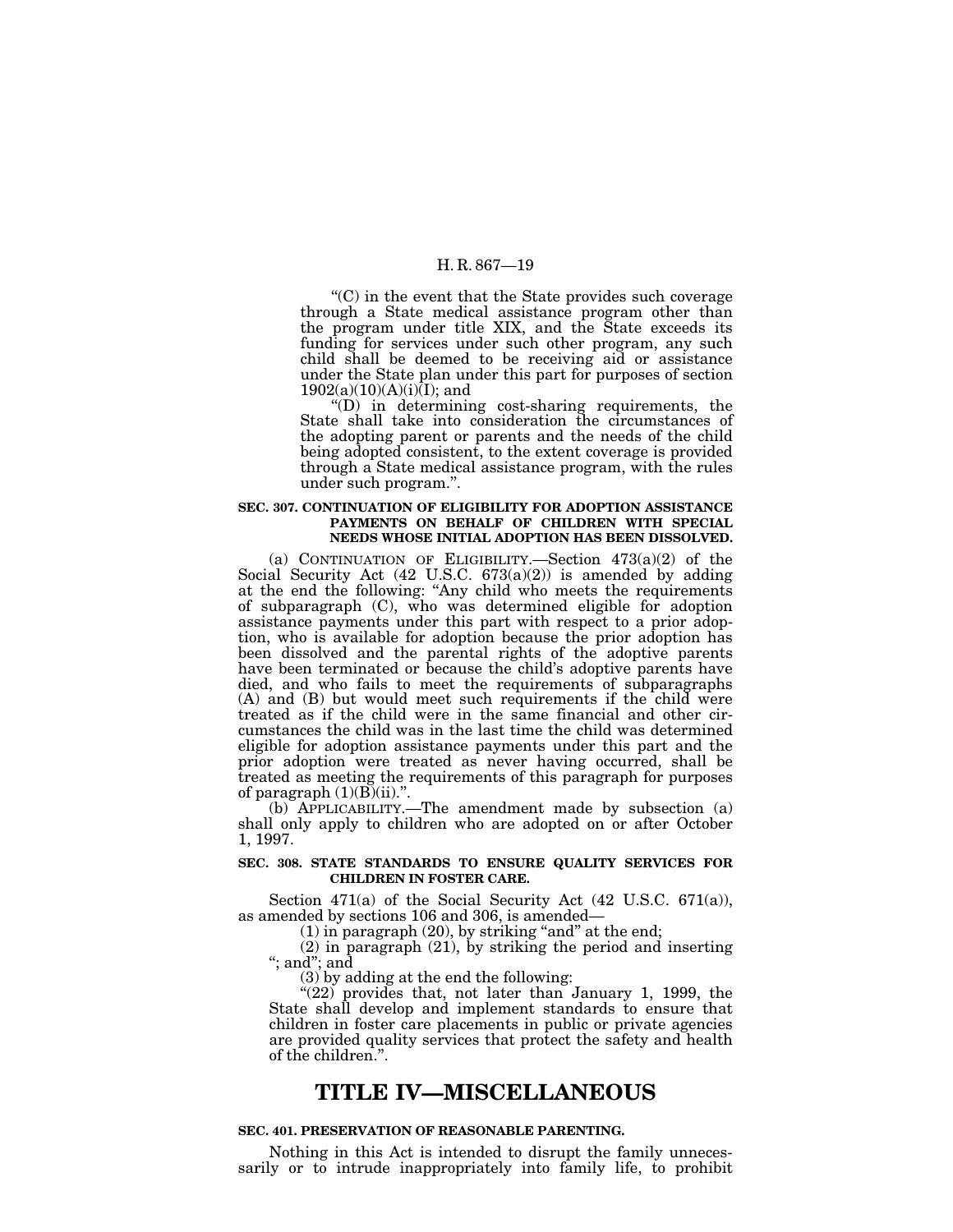the use of reasonable methods of parental discipline, or to prescribe a particular method of parenting.

#### **SEC. 402. REPORTING REQUIREMENTS.**

Any information required to be reported under this Act shall be supplied to the Secretary of Health and Human Services through data meeting the requirements of the Adoption and Foster Care Analysis and Reporting System established pursuant to section 479 of the Social Security Act (42 U.S.C. 679), to the extent such data is available under that system. The Secretary shall make such modifications to regulations issued under section 479 of such Act with respect to the Adoption and Foster Care Analysis and Reporting System as may be necessary to allow States to obtain data that meets the requirements of such system in order to satisfy the reporting requirements of this Act.

# **SEC. 403. SENSE OF CONGRESS REGARDING STANDBY GUARDIANSHIP.**

It is the sense of Congress that the States should have in effect laws and procedures that permit any parent who is chronically ill or near death, without surrendering parental rights, to designate a standby guardian for the parent's minor children, whose authority would take effect upon—

(1) the death of the parent;

(2) the mental incapacity of the parent; or

(3) the physical debilitation and consent of the parent.

#### **SEC. 404. TEMPORARY ADJUSTMENT OF CONTINGENCY FUND FOR STATE WELFARE PROGRAMS.**

(a) REDUCTION OF APPROPRIATION.—Section 403(b)(2) of the Social Security Act (42 U.S.C. 603(b)(2)) is amended by inserting '', reduced by the sum of the dollar amounts specified in paragraph  $(6)(C)(ii)$ " before the period.

(b) INCREASE IN STATE REMITTANCES.—Section 403(b)(6) of such Act (42 U.S.C. 603(b)(6)) is amended by adding at the end the following:

''(C) ADJUSTMENT OF STATE REMITTANCES.— ''(i) IN GENERAL.—The amount otherwise required by subparagraph (A) to be remitted by a State for a fiscal year shall be increased by the lesser of—

''(I) the total adjustment for the fiscal year, multiplied by the adjustment percentage for the State for the fiscal year; or

''(II) the unadjusted net payment to the State for the fiscal year.

''(ii) TOTAL ADJUSTMENT.—As used in clause (i), the term 'total adjustment' means—

"(I) in the case of fiscal year 1998,  $$2,000,000;$ 

"(II) in the case of fiscal year 1999,  $$9,000,000;$ ''(III) in the case of fiscal year 2000,

\$16,000,000; and

"(IV) in the case of fiscal year 2001, \$13,000,000.

''(iii) ADJUSTMENT PERCENTAGE.—As used in clause (i), the term 'adjustment percentage' means, with respect to a State and a fiscal year—

''(I) the unadjusted net payment to the State for the fiscal year; divided by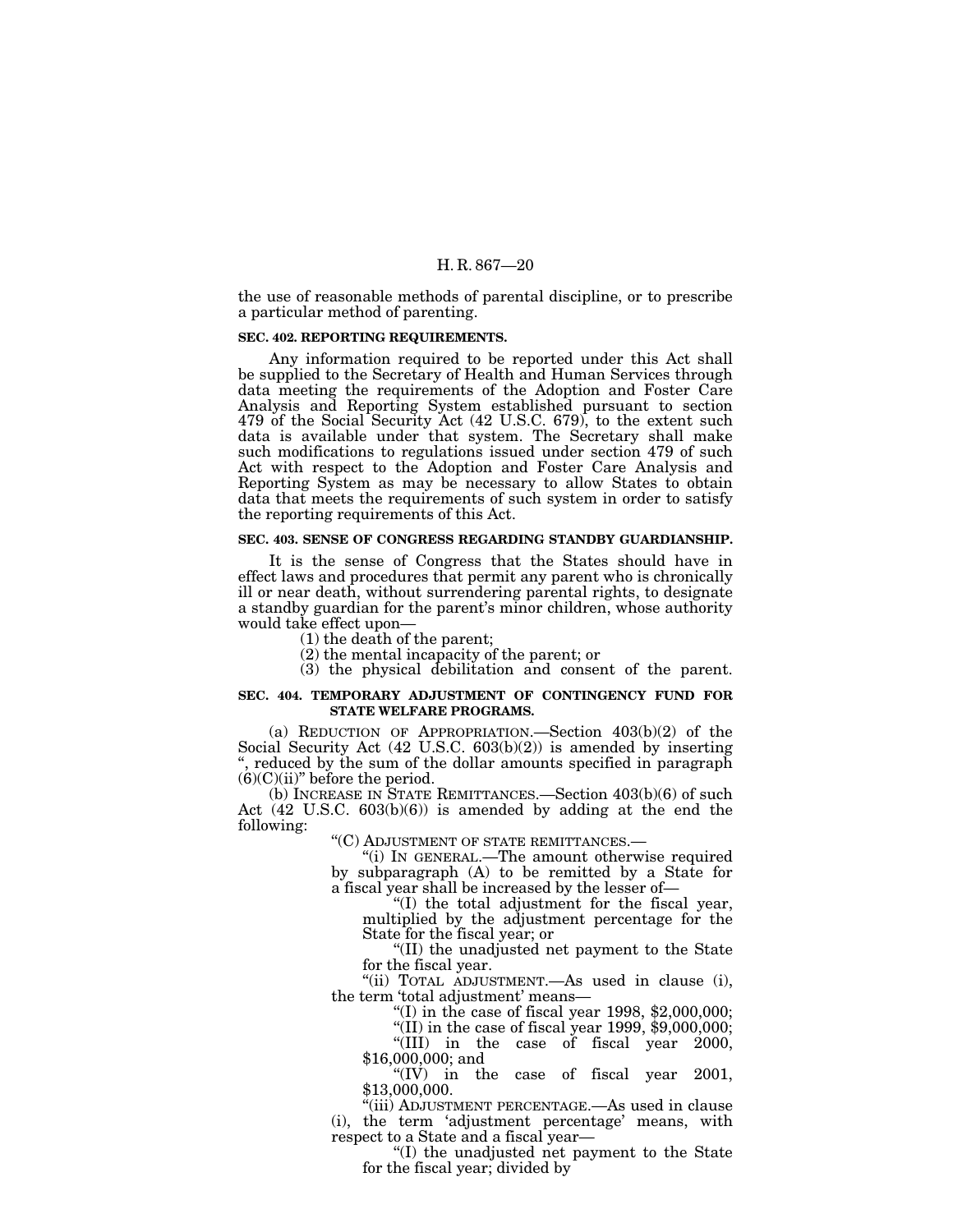''(II) the sum of the unadjusted net payments to all States for the fiscal year.

''(iv) UNADJUSTED NET PAYMENT.—As used in this subparagraph, the term, 'unadjusted net payment' means with respect to a State and a fiscal year—

''(I) the total amount paid to the State under paragraph (3) in the fiscal year; minus

 $\sqrt[\text{i}]{(II)}$  the amount that, in the absence of this subparagraph, would be required by subparagraph (A) or by section  $409(a)(10)$  to be remitted by the State in respect of the payment.''.

(c) RECOMMENDATIONS FOR IMPROVING THE OPERATION OF THE CONTINGENCY FUND.—Not later than March 1, 1998, the Secretary of Health and Human Services shall make recommendations to the Congress for improving the operation of the Contingency Fund for State Welfare Programs.

# **SEC. 405. COORDINATION OF SUBSTANCE ABUSE AND CHILD PROTECTION SERVICES.**

Within 1 year after the date of the enactment of this Act, the Secretary of Health and Human Services, based on information from the Substance Abuse and Mental Health Services Administration and the Administration for Children and Families in the Department of Health of Human Services, shall prepare and submit to the Committee on Ways and Means of the House of Representatives and the Committee on Finance of the Senate a report which describes the extent and scope of the problem of substance abuse in the child welfare population, the types of services provided to such population, and the outcomes resulting from the provision of such services to such population. The report shall include recommendations for any legislation that may be needed to improve coordination in providing such services to such population.

#### **SEC. 406. PURCHASE OF AMERICAN-MADE EQUIPMENT AND PRODUCTS.**

(a) IN GENERAL.—It is the sense of the Congress that, to the greatest extent practicable, all equipment and products purchased with funds made available under this Act should be Americanmade.

(b) NOTICE REQUIREMENT.—In providing financial assistance to, or entering into any contract with, any entity using funds made available under this Act, the head of each Federal agency, to the greatest extent practicable, shall provide to such entity a notice describing the statement made in subsection (a) by the Congress.